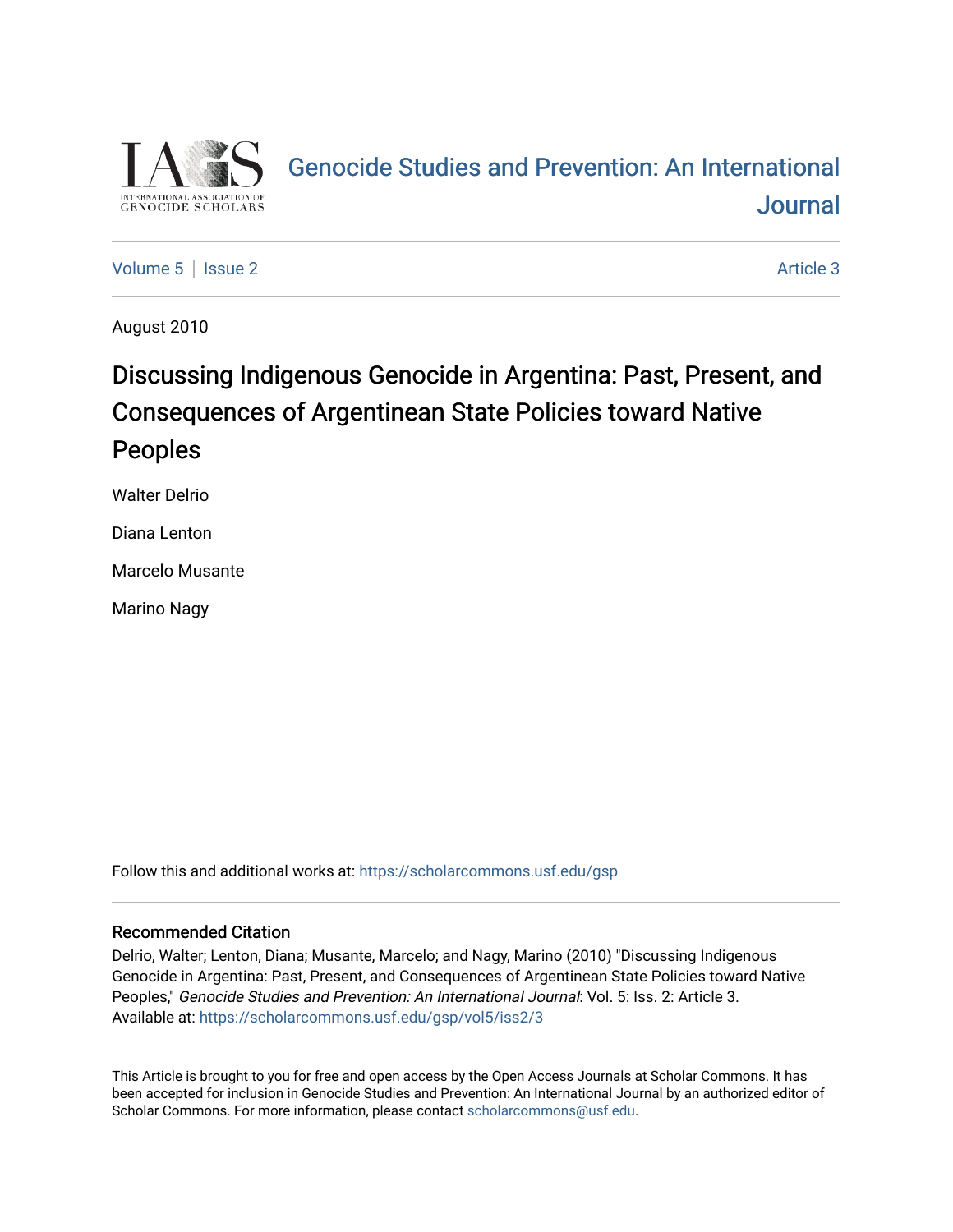# Discussing Indigenous Genocide in Argentina: Past, Present, and Consequences of Argentinean State Policies toward Native Peoples

## Acknowledgements

additional authors Alexis Papazian and Pilar Pérez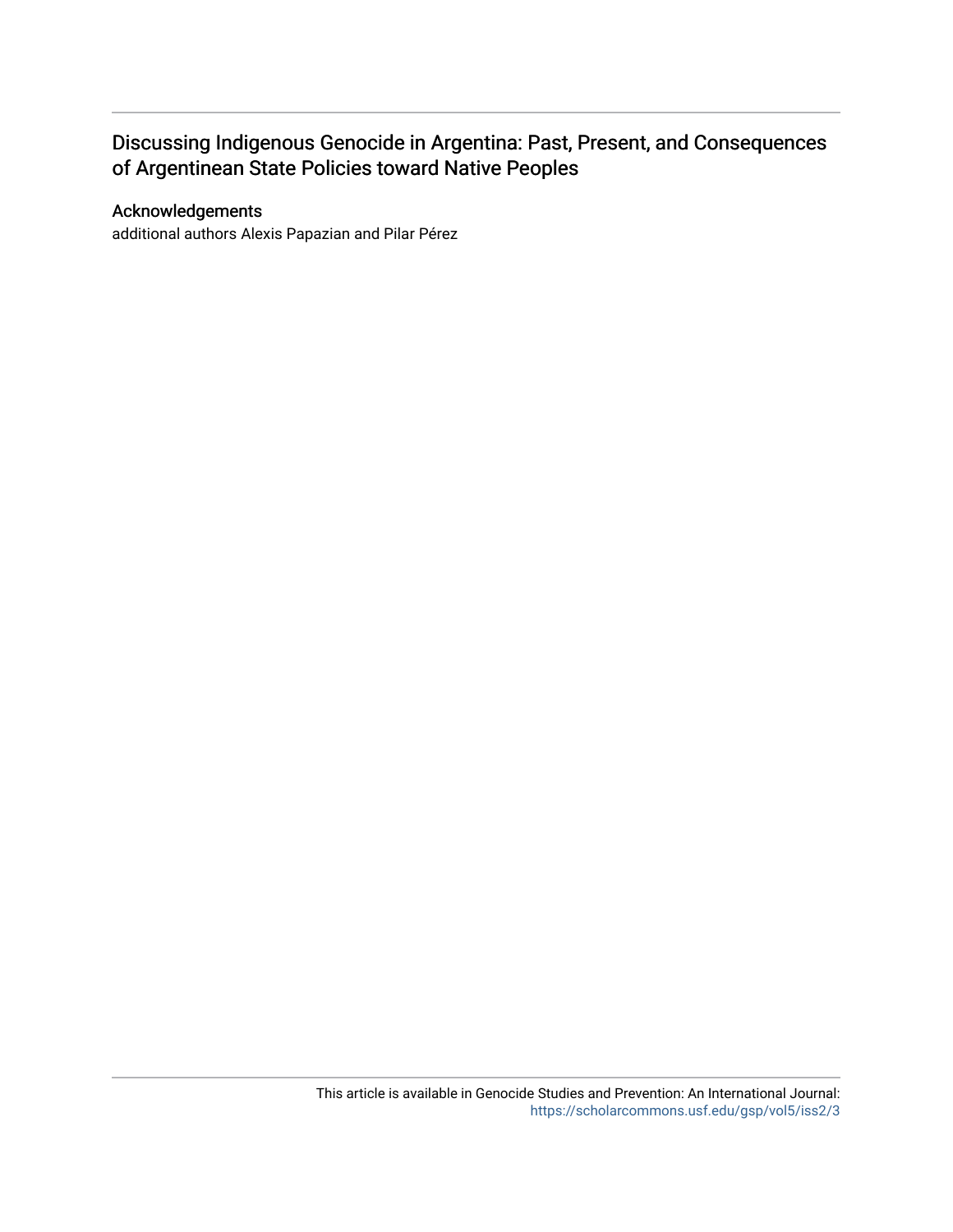# Discussing Indigenous Genocide in Argentina: Past, Present, and Consequences of Argentinean State Policies toward Native Peoples

Walter Delrio CONICET and Universidad de Río Negro

Diana Lenton CONICET and Universidad Nacional de Buenos Aires

Marcelo Musante Universidad John Kennedy and Universidad Nacional de Buenos Aires

Mariano Nagy Universidad Nacional de Buenos Aires

Alexis Papazian CONICET and Universidad Nacional de Buenos Aires

## Pilar Pérez CONICET and Universidad de Rı´o Negro

For a long time the historiographical and anthropological narrative in Argentina contributed to a double assumption that is nowadays strongly grounded in citizens' common sense. On the one hand, the extinction of Indigenous peoples is vaguely dated to a period from the Spanish conquest to the military campaigns known as the ''conquest of the desert''; on the other hand, such extinction is simultaneously interpreted as a ''natural'' process in universal history. Argentine state policies were thus naturalized. It is frequently assumed that this set of natural processes might have left only individual "descendants," in place of political entities. Therefore, modern Argentine society would be the outcome of a European ''melting pot'' in which the Indigenous component is absent. We postulate that physical elimination, concentration practices, deportation, enslavement, identity cleansing of children, and cultural destruction constitute mechanisms of homogenization that add up to conceptualizing policies toward Indigenous peoples in Argentina as genocide. Ethnic politics following the military campaigns were based on the assumption of the near-''extinction'' of those peoples. Federal and provincial governments constructed their policies on the basis of considering Indigenous peoples as ''survivors,'' ''the final remains of an ending culture,'' ''the few left,'' and so on, omitting to name the causes of that supposed extinction. Our focus in this article is on current cultural policies that announce intercultural, plurality, and diversity goals while at the same time aiming to limit the margins of Indian political autonomy. We propose that this genocidal project is linked inextricably to the constitution and organization of the Argentine national state.

Key words: genocide, Argentina, Indigenous peoples, state policies, conquest of the desert

Walter Delrio, Diana Lenton, Marcelo Musante, Mariano Nagy, Alexis Papazian, and Pilar Pérez, "Discussing Indigenous Genocide in Argentina: Past, Present, and Consequences of Argentinean State Policies Toward Native Peoples." Genocide Studies and Prevention 5, 2 (August 2010): 138–159. 6 2010 Genocide Studies and Prevention. doi:10.3138/gsp.5.2.138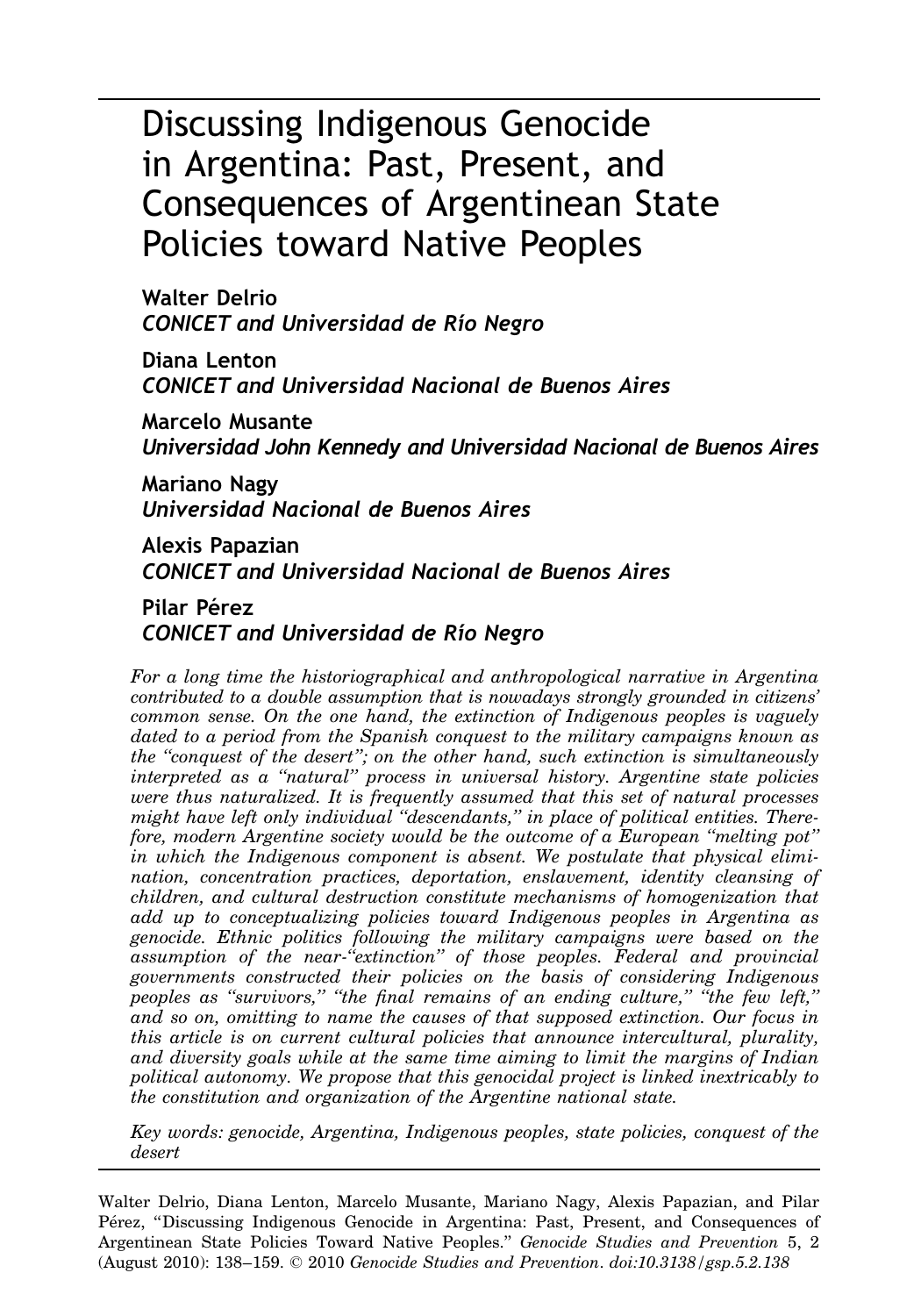For a long time the historiographical and anthropological narrative in Argentina contributed to state a double assumption that is nowadays strongly grounded in citizens' common sense. On the one hand, the extinction of Indigenous peoples over a period of time is vaguely dated from the Spanish conquest (mid-sixteenth century) to the military campaigns known as ''Conquest of the Desert'' (1878–1885). On the other hand, such extinction is simultaneously interpreted as a ''natural'' process in universal history, considering civilization's forward movement over '' less civilized'' societies. Argentine state policies were thus naturalized. It is frequently assumed that this set of natural processes might have left only single ''descendants,'' in place of political entities. Therefore, modern Argentine society is said to be the outcome of a European ''melting pot,'' in which the Indigenous component is absent.

The political and cultural homogeneity of the country constituted a political goal for the governing class in the nineteenth century. Although Indigenous peoples were not the only focus, the policies implemented with respect to them are paradigmatic and exhibit this trend categorically. In Part 1 below we analyze the military campaigns of 1878–1885, which ended with Indigenous political autonomy, postulating that physical elimination, concentration practices, deportation, enslavement, identity cleansing of children, and cultural destruction constitute mechanisms that add up to conceptualizing this political process as genocide.

The ethnic politics produced by the military occupation were based on the assumption—widely spread in citizens' ''common sense'' through Argentina's educational policies—of the near-''extinction'' of Indigenous peoples. As will be developed in Part 2 below, both federal and provincial governments constructed their policies from a conceptualization of Indigenous peoples as "a few survivors," "the final remains of an ending culture,'' and so on. On the one hand, this omitted naming the causes of this supposed extinction. On the other hand, these policies of invisibilization enabled various forms of repression such as land expropriations, potential forced labor, and, at the same time, massacres like those at Napalpı´ (1924) and La Bomba (1947).

An analysis of the constitution of a now public arena of debate on Indigenous genocide is addressed in Part 3. In this debate, the Indigenous peoples' agency challenges the limits of recognition and re-emergence by making visible the genocidal social practices of the past and their symbolic realization through time. Furthermore, these groups denounce not only the original intent of extermination but also the mechanisms of enslavement and expropriation that followed military subjection. The focus is on current cultural policies that announce intercultural, pluralist, and diversity-related goals while at the same time aiming to limit the margins of Indigenous political autonomy.

The genocidal project is inextricably linked to the constitution and organization of the Argentinean national state and to its expansion of land jurisdiction over Indigenous territory by the late nineteenth century. In fact, the military campaigns of occupation on the southern frontier (Pampa and Patagonia, 1878–1885) and on the northern one (Chaco,  $1884-1917$ )<sup>1</sup> were executed with certain continuity of criteria, agencies, and actors. In addition, the realization of these campaigns boosted the political careers of persons and groups and eventually shaped the state's organization. In this way, later Argentineans inherited a state and a society built upon an elimination objective that was aimed, in particular, against the cultural ''Other,'' and as a result the survivors of this genocidal project could be incorporated as a labor force.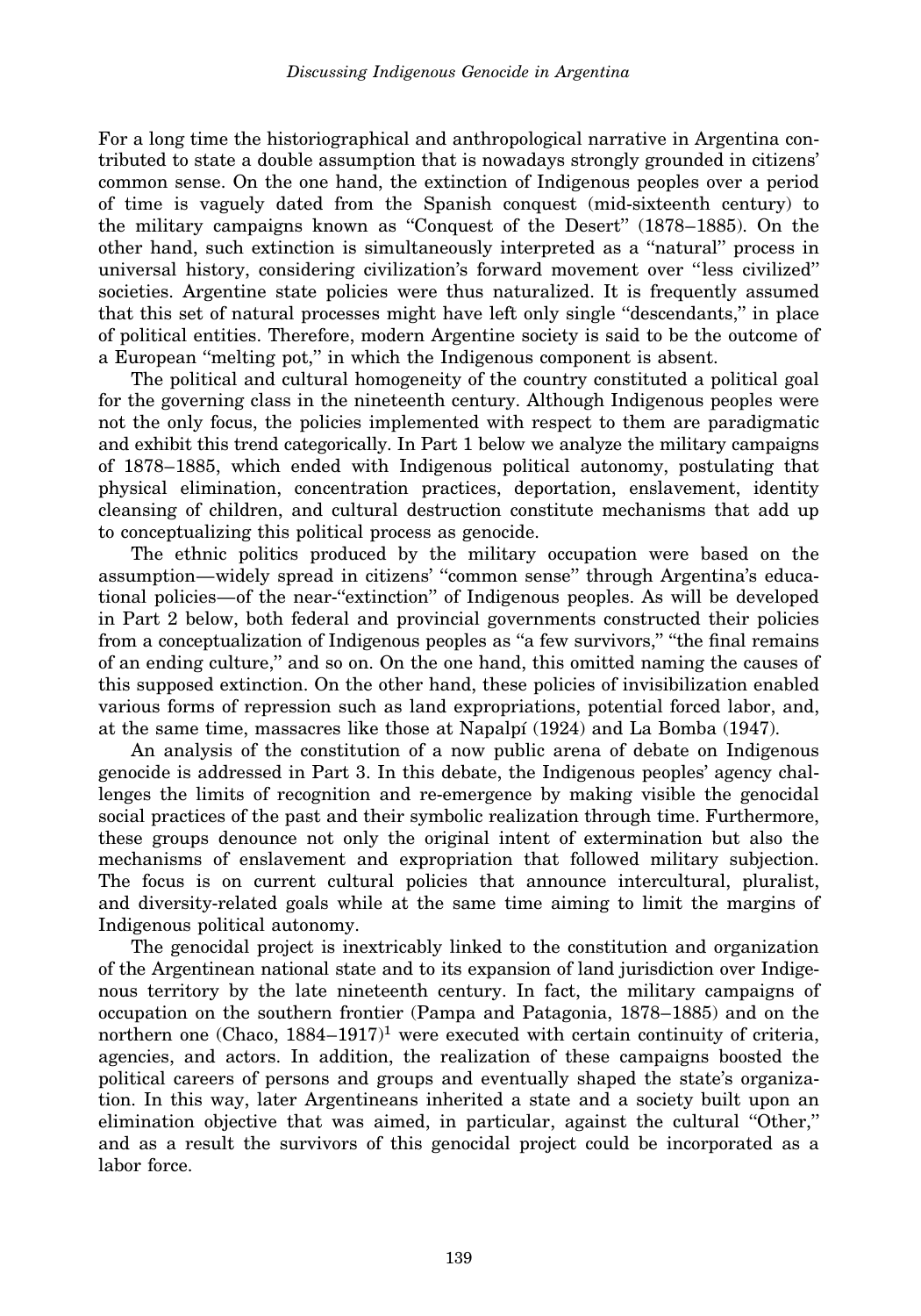## 1. Argentina's Indigenous Policies as Genocide

The collective research project on which the authors of this article have been working<sup>2</sup> aims to rebuild the historical process of subjugation and incorporation of Indigenous peoples into the Argentine state. Entangled in the same public debate that we discuss in Part 3, we were pushed to acknowledge the existence of an original intent of elimination that has enabled further normalization policies aimed at the Indigenous peoples of Argentina. This led us to frame the description of the process within a conceptual field that enables us to define it as a genocidal project. Therefore, we decided to read the process through the definition of genocide proclaimed in the UN Convention on the Prevention and Punishment of the Crime of Genocide (UNCG) of 1948.<sup>3</sup>

According to the UNCG, ''genocide'' means

any of the following acts committed with intent to destroy, in whole or in part, a national, ethnical, racial or religious group, as such:

- (a) Killing members of the group;
- (b) Causing serious bodily or mental harm to members of the group;
- (c) Deliberately inflicting on the group conditions of life calculated to bring about its physical destruction in whole or in part;
- (d) Imposing measures intended to prevent births within the group;
- (e) Forcibly transferring children of the group to another group.4

The sections that follow analyze various facts—and their genocide intent—in the process of the ''Conquest of the Desert'' as a recurrent pattern in Argentine state policies toward Indigenous peoples between 1878 and 1885.

### (a) Killing Members of the Group

''Not a single Indian crosses the Pampas where many tribes used to live.''<sup>5</sup> With these words General Julio A. Roca, by then president of Argentina, highlighted genocide as one of his administration's achievements. As on other occasions, the republic's policies toward Indigenous peoples showed a violent and exterminatory side, related to the aim of emptying strategic territories and replacing the Native population with a European one. Although the national heroes of the War of Independence at the beginning of the nineteenth century had referred to Indigenous peoples as ''brothers'' or ''fellow citizens,'' these feelings of unity and empathy began to turn, by the late nineteenth century, into expressions of condemnation for their genealogical imperfection and effective policies of land expropriation. Some of the most important theorists of the republic expressed their desire to eliminate the Native population. The ''Conquest of the Desert'' (Pampa and Patagonia, 1878– 1885) and ''Campaigns to the Green Desert'' (Chaco, 1884–1917) extended through time as a permanent state of war of varying intensity. During these campaigns, the killing of Indigenous people on the ''battlefield'' or their extermination was a constant possibility as a consequence of the ''state of exception''<sup>6</sup> that enabled the armed forces to execute prisoners and families in the name of the "rights of civilization."7 We will go over some cases below.

An example is the slaughter known as ''Pozo del Cuadril.'' In November 1878, in a frontier expansion encouraged by the cattle breeders of the Pampa area, a group belonging to the Ranquel people approached the city of Villa Mercedes, with which they had early social and economic bonds. This group approached to collect their ''rations,'' the outcome of a peace treaty signed with the federal government three months earlier. These ''rations'' were the compensation negotiated with the state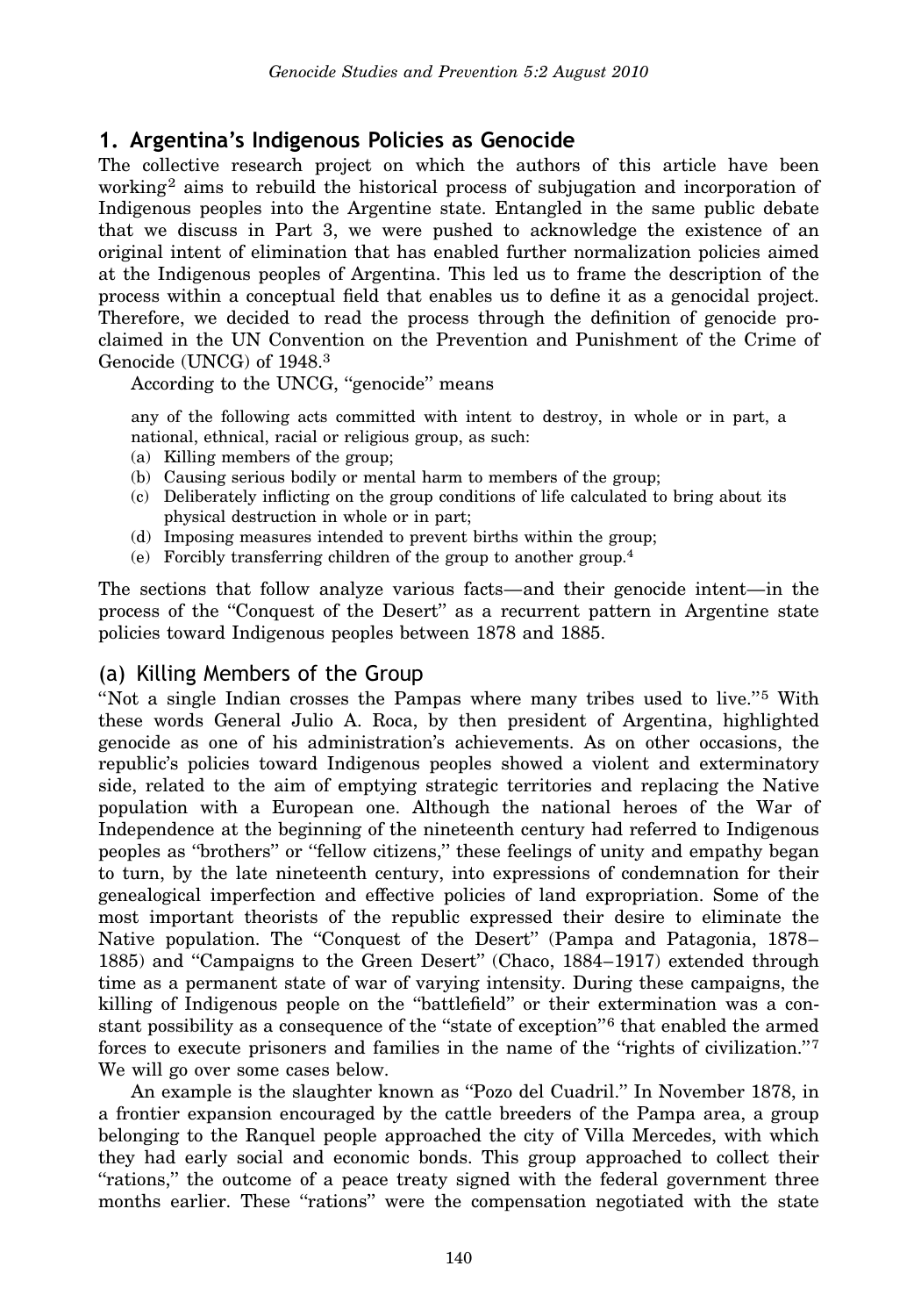for the reduction in sheep-herding, hunting, and agricultural land for the tribes. Nonetheless, Colonel Rudecindo Roca, military commander of Rio Cuarto (near Villa Mercedes), betrayed and attacked them, taking many of them prisoner. At least sixty male prisoners were shot dead in a barnyard; the women and children were sent to Tucuman as forced laborers. This incident was reported and debated in the press, especially in El Pueblo Libre (Córdoba) and La Nación (Buenos Aires), whose editors qualified it as a "crime against humanity."<sup>8</sup> La Nación emphasized that this was not an isolated event and that impunity for such crimes could become a normal and extended practice during the coming military campaigns. La Nación then predicted that victims would not be only the Indigenous warriors but also elders, women, and children.

La Nación's warnings anticipated facts that have been retold within Indigenous narratives across communities in Pampa and Patagonia since the campaigns began. The late Catalina Antilef, a Futahuao resident of Chubut province, remembered her grandmother's life experiences:

Oh, how should I tell you  $\dots$  My granny used to say that they escaped from the war, poor thing, she used to cry, she used to mourn when she remembered . . . they were taken to a place where they killed them all, they were from different places, [and] those who escaped came here. May God keep us from living that again.<sup>9</sup>

Such killings, described through collective memory, have frequently appeared in official records as the outcome of ordinary combat. An example is the ''battle of Apeleg,'' which in fact consisted of a sudden and outrageous attack against an Indigenous camp at sunrise. On February 1883, Commander Nicolás Palacios attacked Chief Inacayal's camp; only two soldiers were killed on the battlefield,  $10$ while more than 100 Indigenous people, among them women and children, were murdered. The survivors were first marched more than 1,200 km and concentrated in Valcheta, then later deported to Buenos Aires.

#### (b) Causing Serious Bodily or Mental Harm to Members of the Group

When the military campaigns in Pampa and Patagonia ended (by 1885), all the Indigenous survivors were concentrated under military control. Regardless of whether they had surrendered spontaneously or continued fighting against the army, after their defeat they were enclosed and deprived of access to their former resources.

For adult men, the army was their first destination and probably their last. They were known as ''Indigenous auxiliary troops'' or ''squadrons of Indian friends.'' Although these divisions had existed since the colonial period, they grew notoriously during the  $1880s$ , when desertion by  $criollo<sup>11</sup>$  soldiers increased.

In various communities of Pampa and Patagonia, narratives of the ''grandparents' times'' talk about material and non-material losses (possessions, persons, sacred places, peace, etc.) as well as about displacements toward specific places such as Retiro, Valcheta, and Choele Choel. Some of these places are also mentioned by other sources, such as the memoirs of Salesian priests, the diaries of the region's new inhabitants, and military reports. People were concentrated, for example, at Castro Fort<sup>12</sup> by February 1884, at Chichinales<sup>13</sup> beginning in 1885, and at Valcheta<sup>14</sup>—all in what is now the province of Río Negro.<sup>15</sup> There were also, according to Father Milanesio, more than 20,000 Indians concentrated near the Andes, in the current province of Neuquen.16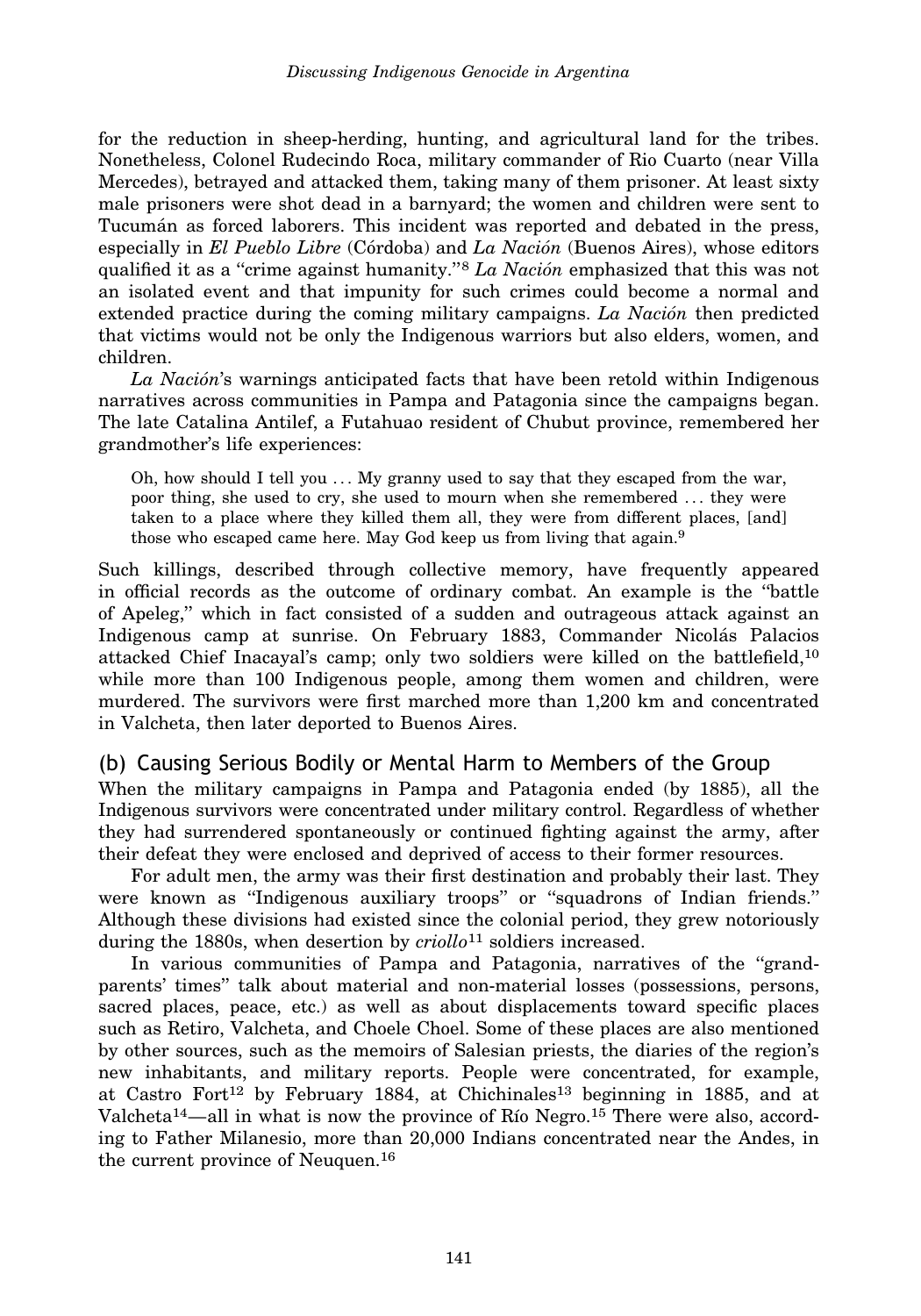The way the prisoners were treated, and especially the dismembering of families, was a subject of scandal in those days. At the National Congress in 1884, Senator Aristóbulo del Valle stated,

We have taken families from the savages, we have brought them to this center of civilization, where every right seems to be guaranteed, and yet we have not respected for these families any of the rights that belong, not only to civilized men, but to humanity: we have enslaved the men, prostituted the women, we have torn the children away from their mothers, we have sent old men to work as slaves anywhere. In a word, we have turned our backs and broken all the laws that govern the moral actions of men.

Del Valle denounced the fact that every new campaign turned women and children into the spoils of war, and he accused the public opinion of complicity.<sup>17</sup>

At the same time, the press periodically reminded the public of the miserable living conditions of the subjugated. A Buenos Aires newspaper described their disgraceful journey:

Here come the Indian prisoners with their families, most of whom were marched here or carried on carts. The desperation, the crying does not stop, children are taken away from their mothers because they are given away as presents in their presence, despite the cries, the screams and the begging that, with their arms aiming at the sky, these Indian women shout. In that human scenery, the Indian men cover their faces, some look down hopelessly, the mother holds her child against her breast, the Indian father steps in front, in despair to protect his family from the progress of civilization.<sup>18</sup>

One concentration camp frequently mentioned by the survivors' descendents is Martín García Island, which at least since 1872 was used for the gathering and distribution of Indigenous prisoners. This island, located in the middle of the River Plate, was used as a prison (not only for Indigenous people) until the mid-twentieth century. According to information from official files, it was in 1879 that the major influx of Indigenous prisoners arrived.<sup>19</sup>

The elevated death rate, as well as a variety of illnesses suffered by the Natives who were deported to the island, account for physical and mental harm as well as degrading living conditions. It is important to underline that these prisoners were transferred to the island not as criminals—as many other prisoners were—but as ''Indigenous people.'' It was their social condition, and not any individual reason, that led to their imprisonment.

The deportees were, in many cases, families. Once on the island, they were separated and catalogued according to their sex, age, working capacity, and military competence.20

Parish records are an invaluable source in studying Martín García Island because they include the personal identities of those who were concentrated there or sent to their final destination. For example, from the baptismal records we can deduce that more than 800 Indigenous persons were baptized on the island between January and November 1879. Most of them came from Pampa and Patagonia, and others from Chaco.<sup>21</sup> Most of the baptisms were performed in articulo mortis (at the point of death). The death records show that at least 234 Indigenous prisoners died of smallpox in less than five months. In October 1878, the island's doctor warned the authorities about the condition of 148 newcomers: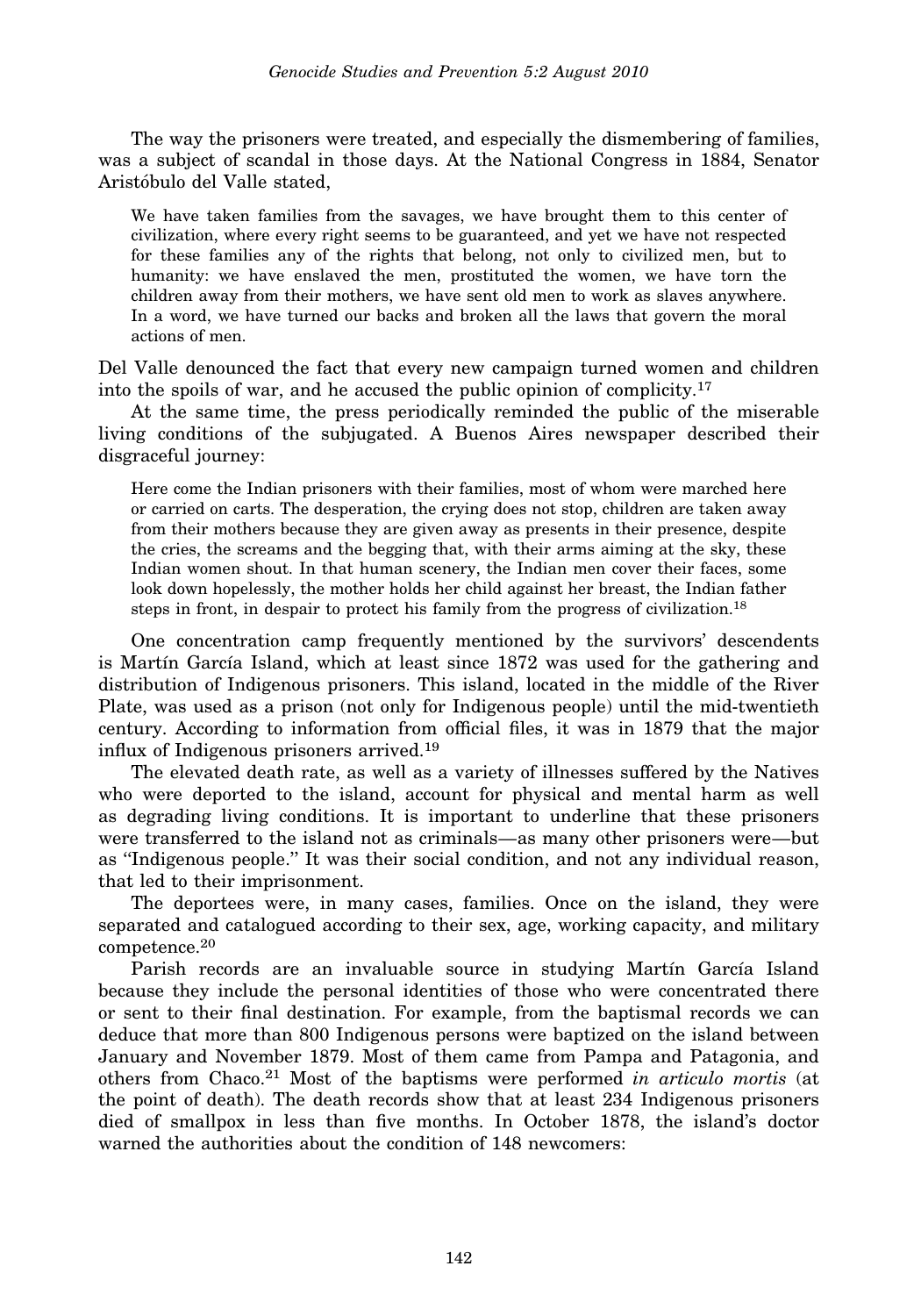undoubtedly they come already infected . . . heavy work would only weaken them . . . they are weak because they are underfed, the sadness that they carry, the moral despondency, they feel the loss of the desert . . . and besides the illnesses spreading, all of this suggests that they will be inoperative at work.<sup>22</sup>

The concentration, deportation, and redistribution policies were partly a response to the increasing requests for laborers by provincial elites. In the province of Tucuman, the excessive exploitation of the enslaved workforce, composed of Indians captured in the Pampas and Chaco, merited the intervention of a government bureaucrat in charge of the defense "of the poor and minors."<sup>23</sup> The provincial historical archives hold the record of the inspection of only one sugar refinery, El Colmenar.24 This inspection documented that Engineer Colombres suggested that he did not know the statutory contract and therefore he did not pay the workers or give them food or dress them properly; that through the translators the inspector learned that most of the Indigenous workers had run away,  $25$  especially the men; that smallpox had killed the rest; that some workers were ill during the inspection; and that women had been beaten up, and at least one of them had died as a result. The inspector observes that the Indian women were dressed ''in the outfit they wore in their huts.'' Not only had the businessman failed to fulfill his duty, the inspector's report also suggests that the forced redistribution of Indians was failing to cover its vaunted "civilizatory" aim<sup>26</sup> (see section  $(c)$  below).

This episode suggests at least three things. First, there existed a certain, though erratic, governmental will to regulate and inspect the Indian prisoners' working conditions. Second, the lack of official communication of the regulations implied the naturalization of slave treatment. Third, although the inspectors announced further inspections, these were not carried out; nor was there any official response to these reports.27

#### (c) Deliberately Inflicting on the Group Conditions of Life Calculated to Bring About Its Physical Destruction in Whole or in Part

The deportations created conditions of exile and overcrowding in hostile and unknown territory, under newly imposed practices and unsanitary conditions that put deportees at high risk of death from infectious disease. Thus, in addition to practices that severely harmed the physical and mental integrity of the Natives, relocation and concentration also condemned them to probable physical destruction.

Simultaneously, the Indigenous concentration camps of the late nineteenth century aimed to discipline and ''prepare'' those who were supposed to become part of ''civilization,'' as well as to send an effective message of totalitarian discipline to society as a whole.<sup>28</sup> The conception of the Indigenous population as worthy of condemnation to forced labor followed from their being driven into a state of exception derived from the genocidal plan. This process drew a line between the Indigenous population and the immigrant population, who did not share the same status. The exceptionality of the Natives may even be understood as a disciplinary practice for the immigrants. Nonetheless, our hypothesis is that the inhuman exploitation conditions, the trauma of war and expropriation, defeat, exile, the division of families, and the loss of social and cultural referents caused a much larger number of deaths than the war itself.

On 29 October 1885, the newspaper La Razón asked, "How many of the Indians" distributed are left in the sugar refineries? Almost none . . . Long and sad stories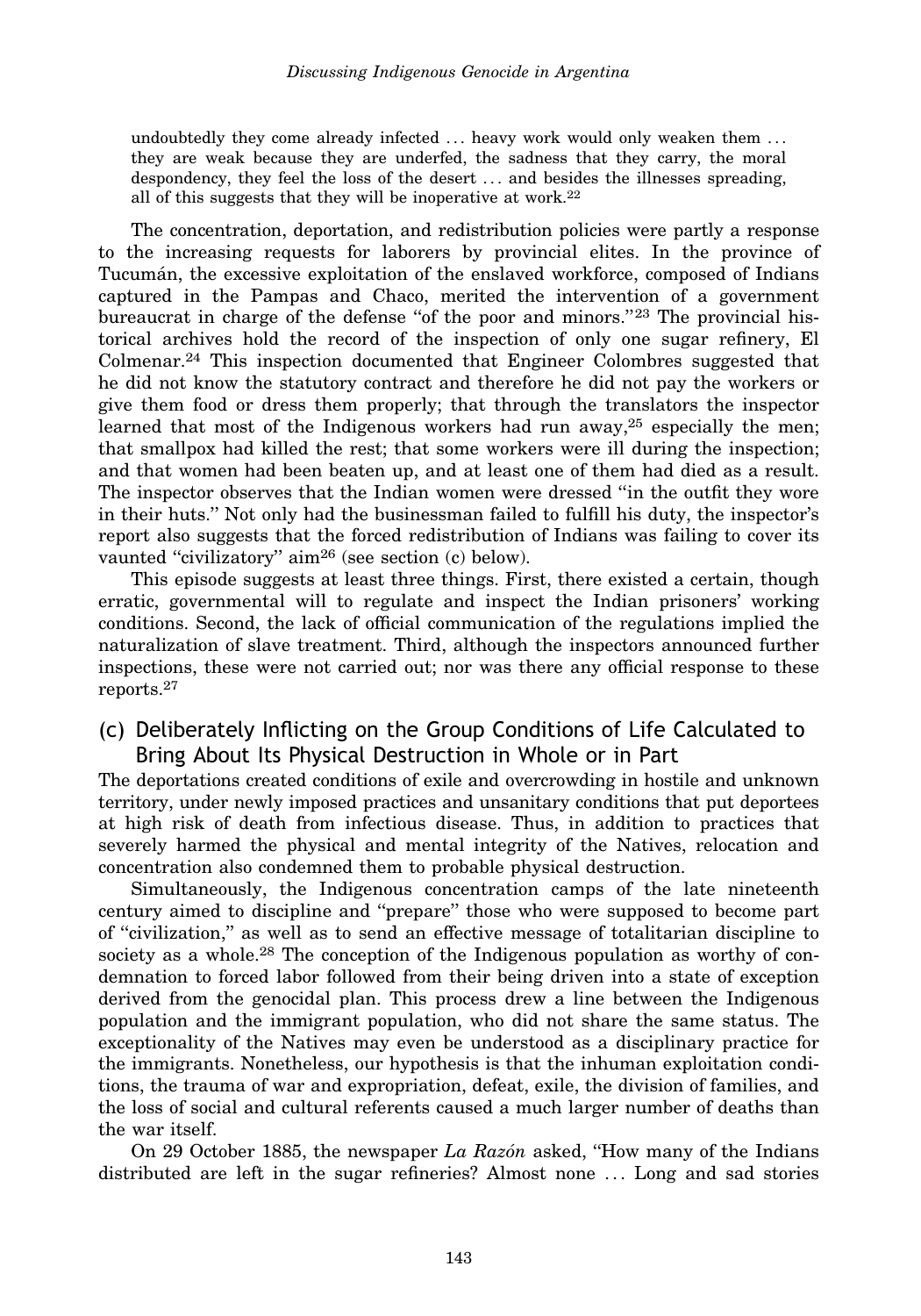were told in reference to the Indians that stood among us, until the disappearance of all of them has finished their mourning.''<sup>29</sup>

Finally, the population that remained in Pampa and Patagonia after the military campaigns of 1878–1885 suffered continual instability with respect to access to the land. The communities that persisted after the campaigns were spatially scattered and surrounded by growing privatized spaces (see Part 2 below). The ban on access to land, combined, up to the present day, with the Indigenous populations' condition as non-qualified rural laborers, ensured the unlimited enrichment of ranchers and landowners.

#### (d) Imposing Measures Intended to Prevent Births within the Group

Policies aimed at limiting reproduction within Indigenous groups are evident through several practices. Although some groups within the Catholic Church actively resisted the division of families, the military agency encouraged the separation of men, women, and children as a moral and tactical means of dissuasion and repression. Thus, the army's first action following the imprisonment of Indigenous groups was to classify and separate the captured persons. Sometimes, some of those persons met again at their destinations, but most never heard of one another again.

Even accepting that gender-based separation was a disciplinary measure, it is important to contextualize the governing generation within the trend of political thought at the end of the century toward social Darwinism and eugenics. There are numerous testimonies on this matter. In previous decades, Charles Darwin had mentioned, in his memoir of his trip through Pampa and Patagonia, that the soldiers of Governor Rosas would rather kill young Indian women because ''they have many children.''<sup>30</sup> National congressman Manuel Cabral provoked a scandal in 1900 when he stated that ''we should take people to mix the Indigenous people and bring to an end the primitive race ... what we want is to suppress savage peoples from one generation to the next.''<sup>31</sup>

Cabral's formula leads us to a related subject: forced or induced marriage and its outcome of mixed races.32 Thanks to widespread imagery of white women captured by the Indians, the kidnapping of Indigenous women as trophies of war was concealed or justified as a necessity of war. Alfredo Ebelot, a famous engineer, expressed his disappointment in the lack of military professionalism demonstrated by the fact that Indigenous women and children ''accompanied'' ''White'' soldiers. Their presence distanced the National Army from the ideal of a "civilizatory" (European) army.<sup>33</sup>

Other witnesses, such as Commander Prado, disguised the rape of women as a legitimate choice:

After [the battle] Colonel Villegas told us: ''This is the way I like it. You have behaved as soldiers of the 3rd [Company]. As a reward, you will have 48 hours of rest, and each one of you will receive a horse from the ones taken from the Indians. And regarding the Indian women, see which one wants to live with you.'' None of them refused.34

Suffering division from family and community was a common destiny for those young men who were compelled to join the army or the navy during their reproductive years. To mention one example, in June 1879 General Roca, the minister of war, gave the order to "separate 150 Indians from the [Martin Garcia] Island to join the navy . . . you should choose them young and healthy and therefore they should be checked on by a doctor.''<sup>35</sup>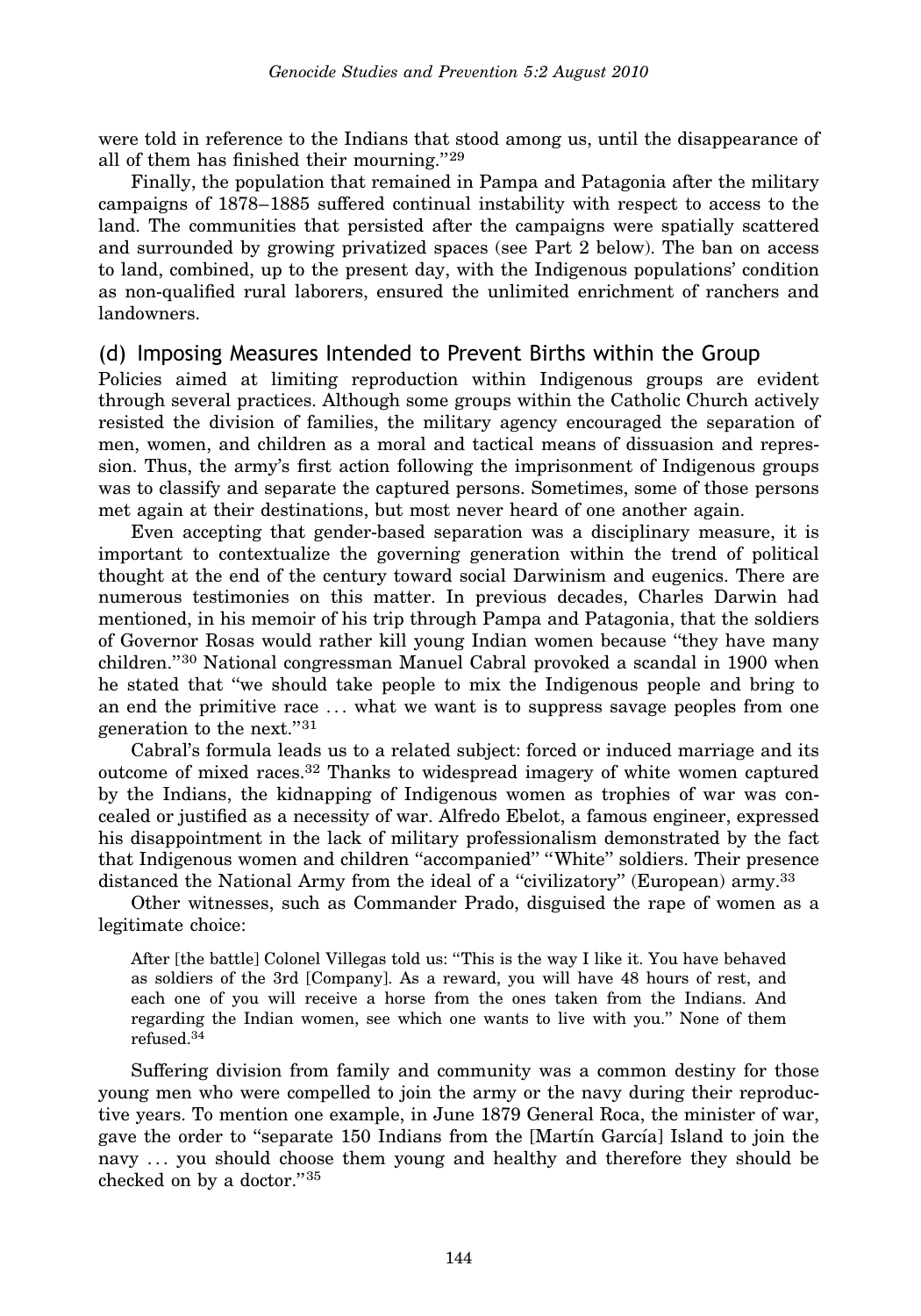### (e) Forcibly Transferring Children of the Group to Another Group

''She used to tell me everything, she cried, then she started again, my grandmother . . . she was a girl when they took her. The first to come were those who took the children away.'' (Catalina Antilef, Futahuao, Chubut)<sup>36</sup>

The forced transfer of Indigenous children to different sectors of Argentinean society has been a constant, from the military campaigns, as a massive practice with respect to prisoners, until recently, in a far more dispersed but regular fashion.

By the late nineteenth century, there was a great demand for young women and children to work in domestic service for high-society families in Buenos Aires and other cities. For example, the army's General Inspection and Command received and delivered to Martín García Island numerous requests, such as "an Indigenous family with one woman and two children, a boy and a girl, to be destined to Mister Correctional Judge, Dr. Borres."<sup>37</sup> Similarly, the island's chief, Donato Alvarez, placed three orders from President Avellaneda: ''send three women between ten and twelve and a boy about the same age''; ''from the Indians in deposit, eight girls and a boy, the strongest, should be sent. All these creatures . . . healthy and strong,'' as well as a female Indian "about twenty years old with a young male child."<sup>38</sup>

Claudia Salomín Tarquini points out that in 1891, a priest destined for La Pampa noticed the fear that the Natives felt when they were asked to summon their families. Some years before, such gatherings had been the opportunity to take children away from their parents. When the Franciscan priests reached General Acha in La Pampa, they asked Linconao Cabral to assemble his people to baptize them:

He tried to do it, but he faced some difficulties; those who had to baptize their children feared that the godparents would take them away as it had happened in Sarmiento, years before, taken the children away, which had been a real barbarity. [A few days after] ... we saw Major Linconao at the head of the Indians, at least 150 of them. It was deeply moving to see so many Indians, the same that years before had been everybody's terror, presenting themselves humble and peacefully, after they were sure that they would not have their beloved children taken away . . .39

The kidnapping of children was a regular military practice, aimed at weakening the enemy's strategies. In 1878, La Nación described a tragic event when Colonel Olascoaga, ''after taking some [Indian] children, let the Indians kill 30 national guards . . . abandoning them to the Indians' outrage and revenge for finding themselves without their women and children.''<sup>40</sup> This practice also served to fulfill the aristocratic pretensions of a large sector of civil society who put pressure on the military to get servants—a practice that, among certain social sectors, persists today.

Above all, however, it must be emphasized that the appropriation of children was justified as being for their own good, to take them away from savagery and favor their incorporation into the civilized world. Yet incorporation into ''civilization'' would not be enough to erase the stigma of having been born as Indigenous people.

In this sense, being an Indian child constituted an indelible mark that not only could not be overthrown, whatever one's efforts, but also determined, in many cases, a person's final, inhuman destiny. Patricia Arenas and Jorge Pinedo reconstruct the story of a young female member of the Ache people, Damiana.<sup>41</sup> In 1896, when she was two, her parents' murderers took her and baptized her; at the age of four, she was handed over to work as a servant while she was studied by Dr. Lehmann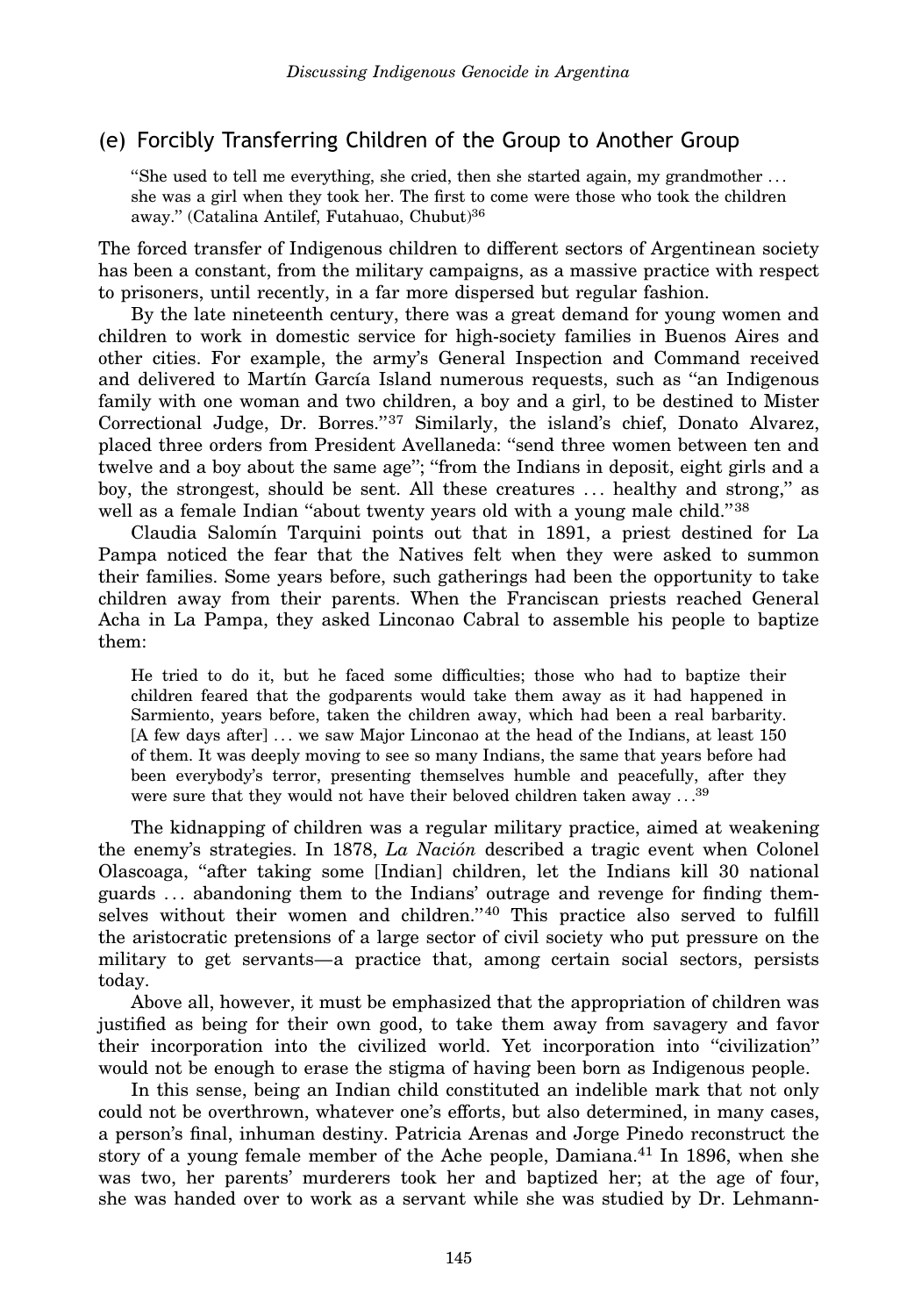Nitsche, head of the Museum of La Plata. Because of her rebellious attitude, she was pathologized, criminalized, and sent to a madhouse. After she died of tuberculosis at the age of fourteen, her body was dissected, skinned, and divided in flasks and boxes, which were distributed between the museums of La Plata and Berlin.<sup>42</sup>

When groups and families were dismembered, individuals were assigned a ''Christian'' name, either by the Church or by the administrations of concentration camps. For example, the baptism records of Tucuman's parishes are full of Pampa children who were baptized between 1878 and 1879; while the names of the children are not mentioned, nor their parents', nor their places of origin, the names of their new ''godparents'' are. Despite a meticulous search, none of these records allowed the researchers to reconstruct a single lost identity.<sup>43</sup>

Nowadays, a common topic in the Argentine press and in public opinion is the famine, extreme misery, and premature death in Indigenous communities, especially those in the north of the country. Argentine citizens agree that life for these people is extremely and unfairly tough. In general, it is concluded that those Indigenous groups that have not already disappeared will do so soon. However, it is less usual for the social drama be related to territorial expropriation and the social and cultural disintegration imposed on these peoples by the nation-state.

There is a double process of invisibilization at work, acting on both the history of those who have been the victims of genocide and the history of the nation-state as perpetrator.

#### 2. State Policies: Invisibility and Massacres over the Twentieth Century

Genocide is completed and complemented at the same time by the hegemonic denial of diversity. Argentine indigenous policies—the hostile as well as the disciplinary have been grounded on the idea of Aboriginal extinction.

Nowadays, although there have been important steps forward in the field of human rights, influenced by the recent judgment of the perpetrators of the last military dictatorship, the state still denies the existence of genocide and the existence of crimes against humanity with respect to Indigenous peoples. In particular, in the legal process initiated as a result of the Napalpı´ massacre of 1924, the state refuses to acknowledge the Qom people as a specific ethnic group, thus precluding the possibility of recognizing genocide—rolling back advances made on this terrain by civil organizations that support human rights. Moreover, the state's answer to the Qom's attorneys suggests that the possibility of treating the massacre as a crime against humanity has also been excluded. At the same time, the government promotes education programs to encourage inter-cultural and bilingual education and tolerance.<sup>44</sup>

This paradox is the result of the symbolic violence that began parallel to the constitution of the national state and its campaigns of military occupation in the late nineteenth century. Most of the initiatives in ''favor'' of ''our Indigenous cultures'' are built on the idea of physical extinction, turning these cultures into an addition of folklorized elements. Thus, when Indigenous peoples manifest a will to conduct their own destiny, repression is the norm.

In Part 1 we summarized some cases to sustain our thesis that the policies toward Indigenous peoples supported by the Argentine state during its process of consolidation constitute genocide. In addition, the Argentine elites legitimated these policies in such a way that the subjugation of the Natives and the consolidation of territorial sovereignty were not open to discussion. In this fashion, the descriptions,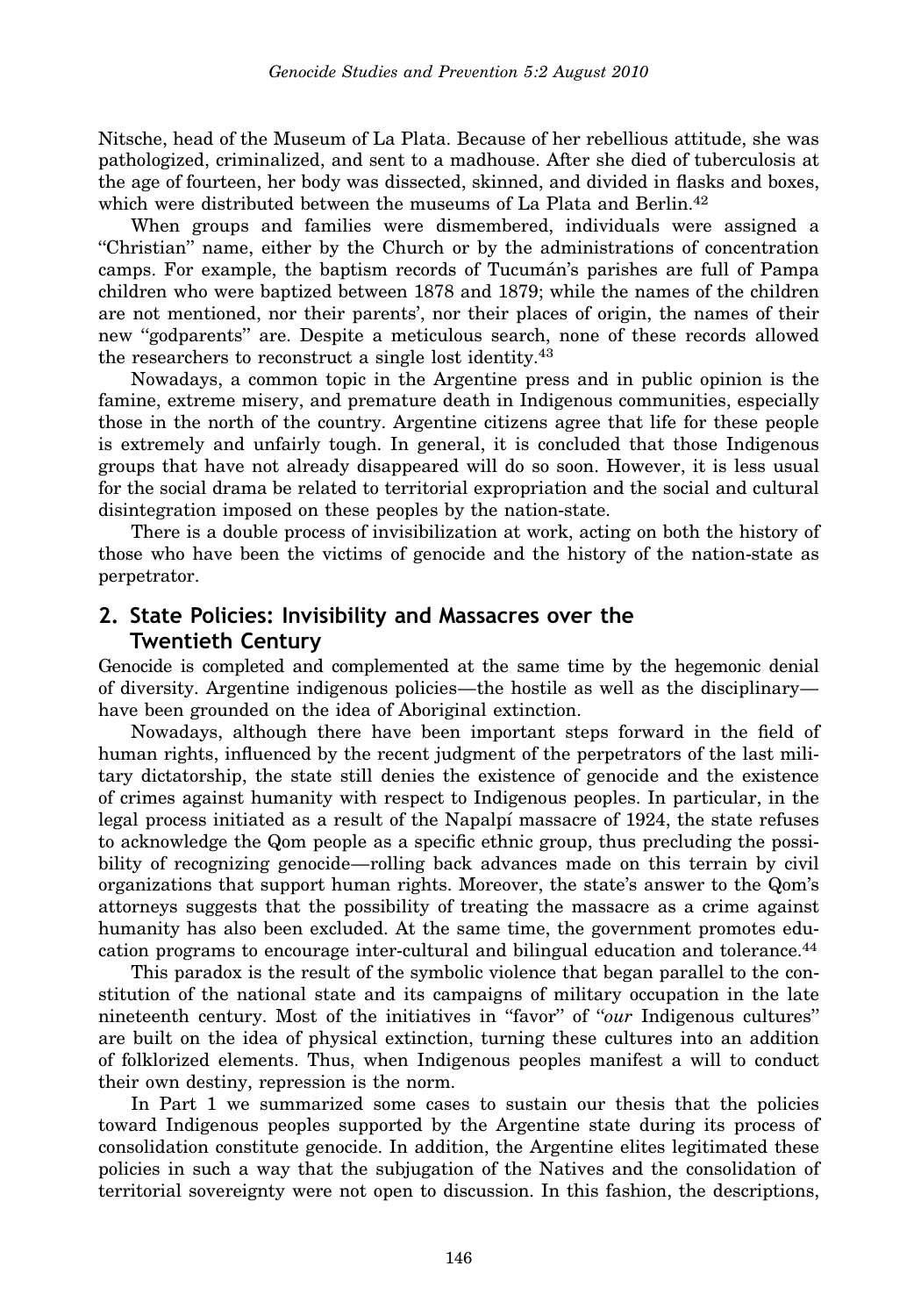topics, and ideas of Natives created in that context have persisted in the Argentine imaginary, even among those who criticize the historical process of subjugation. In this section, therefore, we will analyze the mechanism that enabled a vast majority of the population to incorporate these concepts and descriptions as part of an irrevocable ''common sense.''

Through the concept of symbolic realization, the analysis can also be extended to the discourse sphere, that is, to ways of talking about this process.45 This enables us to  $(1)$  shed light on the historic and actual consequences of a genocidal policy,  $(2)$ deconstruct the historical process as part of a ''natural'' evolution and progress of the Argentine national state, and (3) document how the success of the symbolic realization in the Argentinean case allows the continuity of concrete and material policies to the detriment of Indigenous populations (e.g., eviction of communities, expropriation of ancestral lands, legal resolutions that deny the (pre-)existence of the Indigenous communities) by state and private actors.

One of the key elements of the symbolic realization was, and still is, the education system—consolidated in 1884 by Law 1420.<sup>46</sup> Despite changes in plans and methodologies over more than 120 years, the system still constructs an image of Argentina as a white and European nation.

In 2006, when the Nucleos de Aprendizaje Prioritario, or NAP (the basic learning elements and programs that every national primary and secondary school must provide) were renewed, the Ministry of Education, Science, and Technology launched as a main priority the need to encourage awareness of cultural diversity ''with an inter-cultural point of view that privileges words and space for Indigenous knowledge, values, and cultural production."<sup>47</sup> However, a quick analysis of the NAP shows that the Indigenous peoples are confined to the past. In ''Societies Through Time,'' the chapter that approaches the historical process of the Spanish conquest, the possibility of studying Indigenous peoples across time is mentioned only in a footnote. When NAP documents refer to the nineteenth century, they deal with national organization and the economic system but make no reference to Indigenous peoples. In this way, the NAP reproduces the idea that Indigenous peoples belong to the past or are long extinct. In other words, the NAP does not seem to have modified the idea that the Indigenous peoples are the ''ancient Argentineans,'' displaced first by a colonial society and then by the massive arrival of European immigrants by the late nineteenth century, and have nothing to do with present times.

The education system, then, has provided a narrative of the Indigenous peoples as if they belonged to a chronological pre-history and so did their relation with the state. The narrative shows not a genocidal process but a ''natural'' development of history in which the immigrants ''naturally'' replace this ''prehistoric'' population. In this sense, there is a second mechanism of symbolic realization: the myth of an immigrant/white nation. The main topic in this narrative Argentinean history is the immigrant experience and the social and economic changes, and even crises, that relate to the immigrant:

Between the final years of the [eighteen-]seventies and the beginning of the eighties, the occupation of the ''desert'' became a fact, Buenos Aires was federalized, European immigration was encouraged . . . the limited population of our country by the late nineteenth century was a limit to economic growth, as it could not provide a sufficient workforce. The arrival of immigrants sorted out this problem.48

There is not a single mention of the Indigenous inhabitants, a social subject that has disappeared from the textbooks forever. The Indigenous population is either expelled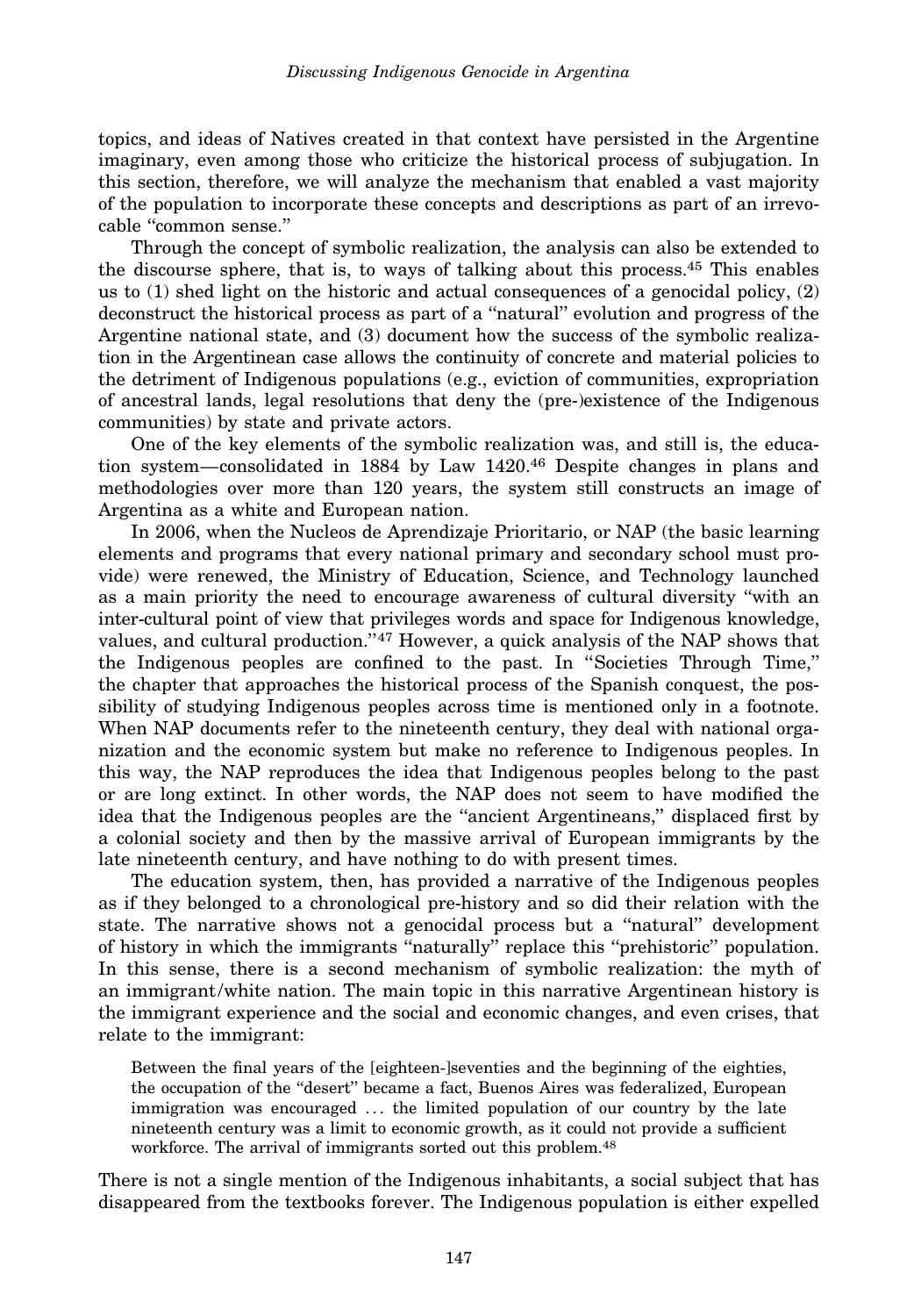or exterminated. The capitalist development of Argentina becomes the great narrative, the ''official history,'' and the destiny of the Natives is set aside. Neither their role as forced laborers nor as part of the army is exposed. This is where the functional topics of extermination and assimilation are grounded.

On the one hand, the extermination of almost every Native is reproduced even in the discourse of those sectors that consider the ''Conquest of the Desert'' as genocide; this is also part of the discourse of those who believe that nowadays there are no Indigenous peoples in Argentina. On the other hand, the idea of assimilation—that is, understanding the Natives as peasants, soldiers, national citizens—isolates the process by which the Natives are drawn to this situation.

Part of the mechanism of symbolic realization is the categorization of some Indigenous peoples—precisely those who retain the best levels of physical and cultural vitality and reproduction rates—as essentially ''foreigners.'' An example is the Mapuche people, who have historically dwelled on both sides of the Andes, today divided between Chile and Argentina. The perception of the Mapuche people as foreigners was a product of the political discourse of the nineteenth century and was used to legitimate the military campaigns.<sup>49</sup> The same assertion of foreignness is used today to deny land rights to Indigenous people in Patagonia: since the ''true Indians'' of Patagonia are ''known'' to be extinct, Indigenous claimants are assumed to be either liars or foreigners, which means they have no right to these lands.

While the official education system has succeeded in cementing the idea of Indigenous peoples' being relegated to the past, to extinction, or to a folklorized essence, the images accompanying this process have reaffirmed these arguments. For example, after the military campaigns of the nineteenth century, a painting was commissioned from Juan Manuel Blanes, an Uruguayan artist, to celebrate the heroic event. This painting eventually became the image that springs to any Argentine citizen's mind in connection with the ''Conquest of the Desert.'' In every successive reproduction of the painting, even that on the 100-peso bill, the image has been cropped further, leaving the army in the center and deliberately excluding the Indigenous people.

These mechanisms of invisibilization, together with a discourse of national homogeneity, had different effects on survivors of the genocide. For those who managed to establish a collective strategy—for instance, regrouping around a chief who had some capacity to deal with the state to request lands—a condition of maintaining that collective was the adoption of the dominant culture and language.50 For those who did not get any land from the state, the process of invisibilization was assumed as a strategy—especially from one generation to the next—to avoid discrimination. This process, both imposed and assumed, became worst when land began to be expropriated and fenced. The advance of private property across the twentieth century caused a migratory flux from the fields toward the cities. Along this trajectory the Indigenous population swelled the marginal populations of urban areas, experiencing a new fragmentation and deepening the concealment of their identity.

We must wonder, then, whether every state practice toward the Indigenous population may be considered genocidal, or whether many practices now operating on the subaltern are grounded in genocidal practices, in the context of modernity. In the case of Indigenous peoples, there exists a series of material mechanisms that cannot be considered specifically genocidal but are nonetheless a product of the relations in place from the genocide onward. That is, some of the practices performed by the state, the ways in which it has institutionalized its relations with the Natives,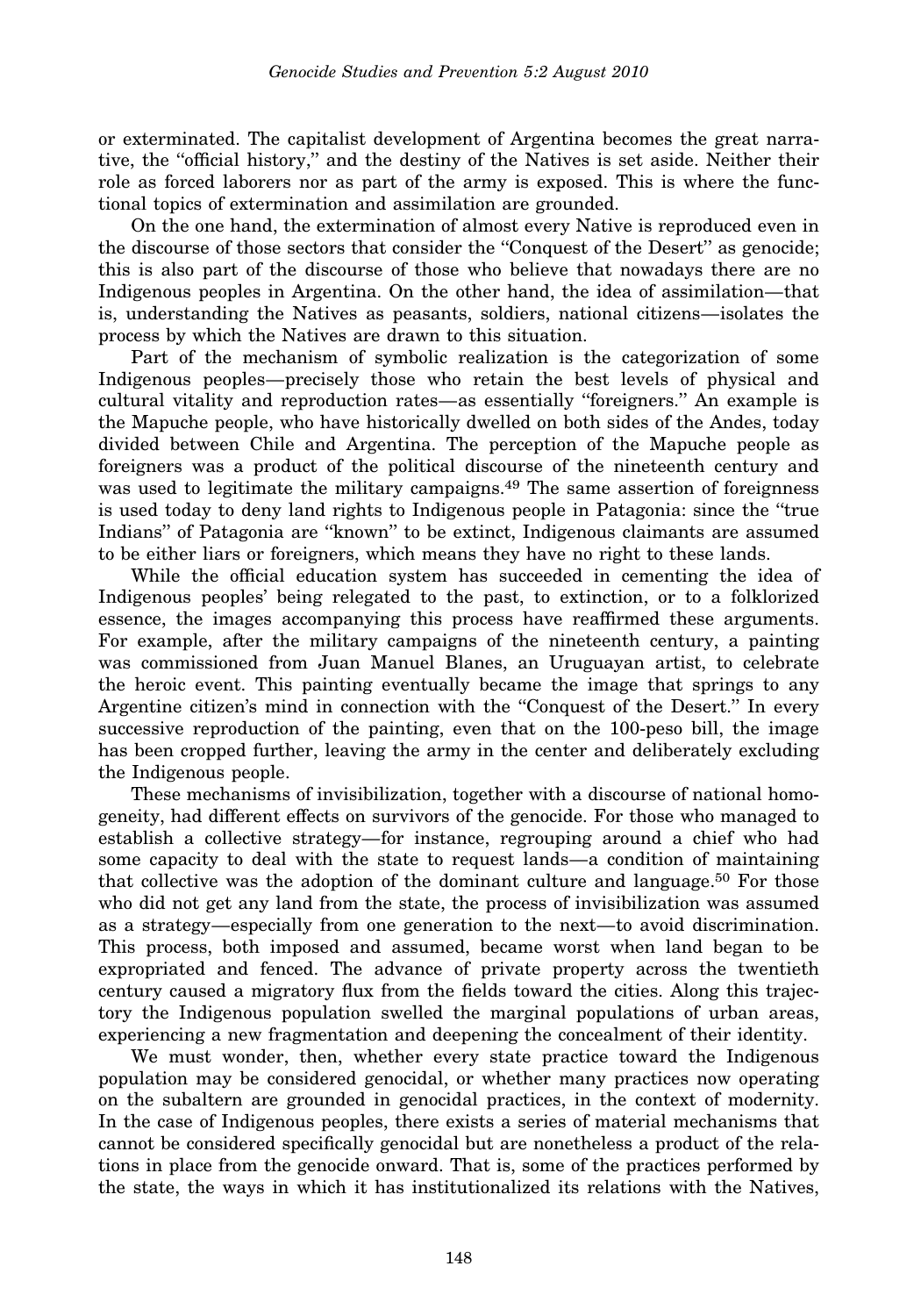and, at the same time, the manner in which the latter struggle with, deal with, or make demands against the state's hegemonic practices, are all a product of genocide. The genocide outlines the social spaces that may be occupied by Argentinean society as a whole.<sup>51</sup>

Therefore, we cannot conceive of the Argentine state without the Indigenous genocide, and vice versa. And we can analyze neither the Argentine state's policy toward Indigenous communities nor current Indigenous peoples' agency without bearing these origins in mind. In this sense, throughout the twentieth century, even though a policy of ''Indigenous assimilation'' as part of the citizenry was announced, state policies continued to perceive Indigenous peoples as inferior, as an internal Other—once again anchored to the assumptions of extinction and assimilation. The state tried to discipline a population that, being already marked with exile and (material and symbolic) violence, was ever turning into a potential threat. In fact, a double threat: as a real threat, should they react against the successive attacks (fueled by the imaginary of the savage), and also as a threat to the evidence of an alleged homogeneous nation.

In this sense, it is important to stress two forms of violence in the twentieth century: massacres and land expropriations.

In 1924, during the presidency of Marcelo T. de Alvear (a leader of the UCR party), an Indigenous protest was suppressed by the police of the Chaco National Territory, resulting in the murder of more than 500 Toba and Mocovi people. The killing took place on the lands of Napalpı´, a reserve for Indigenous families that was considered a model. This reserve had been founded by the federal state thirteen years before, with the aim of incorporating the Natives into the capitalist production system as workers.<sup>52</sup>

The overcrowded, unhealthy, and exploitive conditions—working ''from sunrise to sunset," as a survivor's daughter expresses  $it^{53}$ —as well as the prohibition imposed by the provincial governor, Fernando Centeno, forbidding the Indigenous people to travel to the neighboring provinces of Salta and Jujuy in search of better jobs, the 15 percent discount on crops harvested by Natives, and the constant police persecution, generated a protest movement among the communities of the reserve. In response, the local<sup>54</sup> and national press referred to the possibility of malones—raids—and to the existence of Indigenous murderers and ''fanatical religious leaders.'' At the same time, the landowners and local businessmen put pressure on Governor Centeno to bring the conflict to an end.

On 19 July, at 9:00 a.m., 130 policemen and an airplane from the Chaco Airclub fired from land and air on the Indigenous people who gathered in Napalpi's central square; the survivors were hunted down during the days that followed. The leaders' corpses were displayed in a public square in the nearby town of Quitilipi; the rest of the dead, estimated at over 500, were burned, then buried in common graves.

In October 1947, during the government of Juan D. Peron, another event took place that has been silenced through generations and only recently returned to daylight, since a federal judge is now investigating it under the legal rubric of genocide. At that time, massive layoffs in the sugar refineries of the Argentinean northwest resulted in famine among the communities of the Chaco region. Since their lands had been expropriated, the chaquense communities sold their labor to the sugarcane harvest. In Las Lomitas, in the west of the province of Formosa, thousands of Indigenous people gathered around a charismatic priest/ healer and a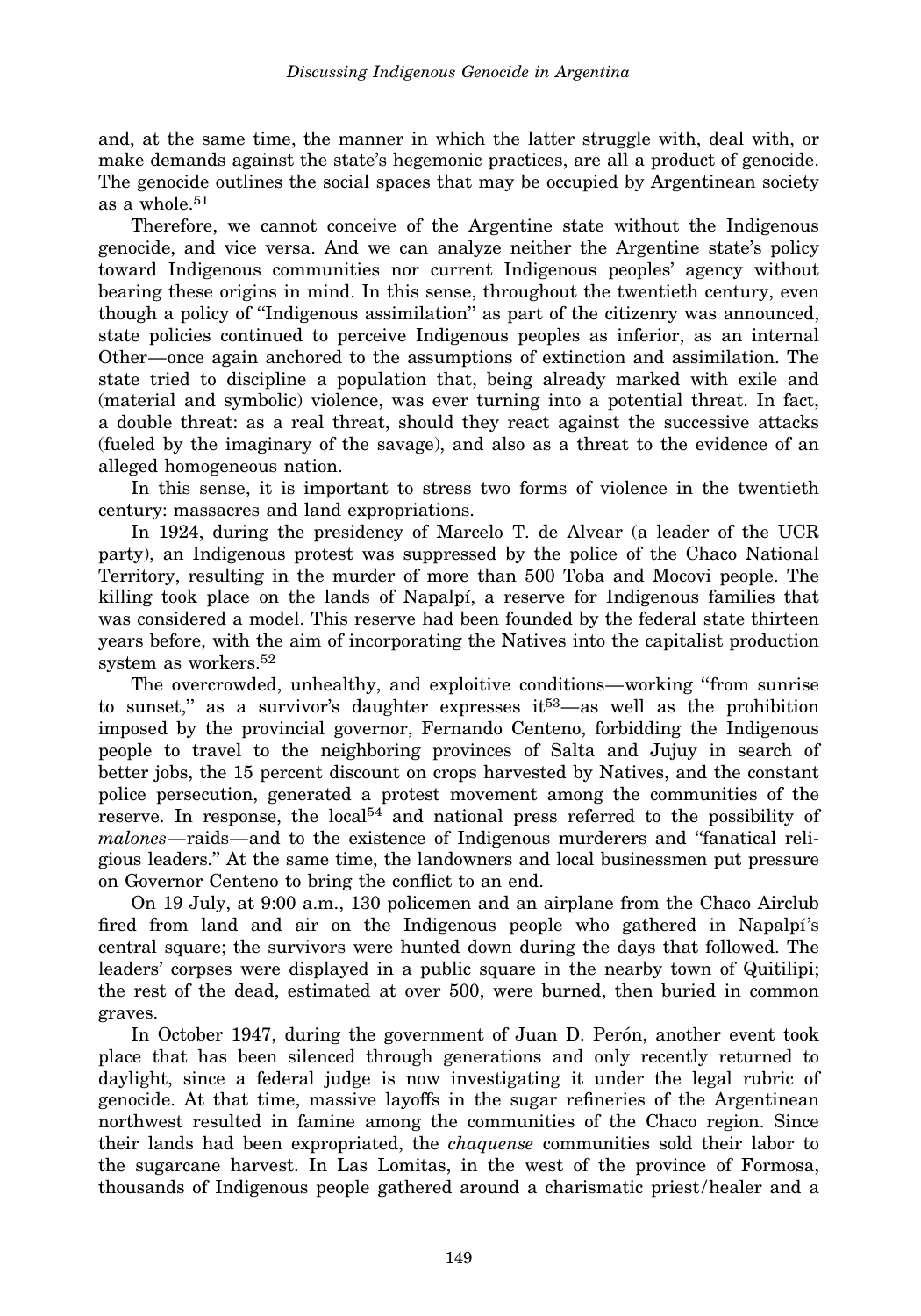traditional chief. Although the meeting was peaceful—the Pilaga´ people only prayed and foraged for food—the Argentinean criollos' paranoia dictated that the dispersion and the silencing of the Pilagá became a state affair. The federal government sent the gendarmerie, who shot and bombarded the demonstrators, chasing the survivors through the jungle for more a month and causing the death of a significant proportion of the Pilaga<sup> $55$ </sup> people—estimates of the numbers range from 800 to 2,000 dead.<sup>55</sup>

After the brutal repression suffered by the Pilagá in Las Lomitas, the gendarmerie imprisoned some of the survivors who were trying to escape to Paraguay and transferred them to a state colony in Formosa called Francisco Muñiz. There they were forced to cut wood for the state-owned sawmill and to sow rice, receiving no rewards from the harvest. Their living conditions were miserable, and, in addition, the children were separated from their families and sent to a religious institution.<sup>56</sup> After several years the state sent a doctor to inspect the Muñiz colony; he certified that the colony's worst problem was famine.<sup>57</sup>

These are just two cases of physical violence by military/police personnel against Indigenous peoples. Today, the narratives of similar cases is repeated across interethnic frontiers. In every case, however, discovering the facts is arduous, as pain and fear nurture the silence, even now, of the survivors of genocide, their descendants, and the witnesses.

The three types of expropriation that are mentioned below acknowledge the continuity and diversity of expulsion mechanisms accomplished by individuals merchants and businessmen—and large land companies. These agents took advantage of the legal vulnerability in which most Indigenous families were living and extended their fences over their fields. In numerous cases, state bureaucrats responsible for protecting Indigenous families have allied with individuals to evict those families from their lands, as in the present case of the Mariano Epulef community in Río Negro.<sup>58</sup>

Such actions have worsened during recent years. In the province of Chaco, expropriation by private enterprises has modified property maps; according to the provincial statistics, 3,500,000 hectares of public land in 1994 became 650,000 hectares by December 2007. It is important to underline the fact that the Indigenous communities have no property deeds and, in most cases, live on the few public hectares that are left.

A second mechanism of expropriation are evictions promoted by the state under the banner of ''inconvenience,'' as for example in the so-called Boquete Nahuelpan, in the province of Chubut, in 1937. In this case, a community to whom the state had granted lands in 1908 was evicted in favor of more influential members of society, who allegedly had better farming skills. The Indigenous people were, in this case, labeled ''Chilean Indians'' and were accused of continuing to lead a life of ''savagery.''<sup>59</sup>

But such evictions are also produced as an outcome of the duality of the state. Such was the case of the Toba (Qom) colony of La Primavera in Formosa. During the 1980s, the province granted 5,000 hectares to the Qom, but the federal government continued to distribute public land to private owners—including lands within the colony. Many Indigenous members of the colony were evicted from their lands.

The third mechanism is related to the quality and quantity of the lands that are eventually conceded to Indigenous communities. Their low productivity imposes limits on the people's means of production as well as on their own reproduction and continuity in the land.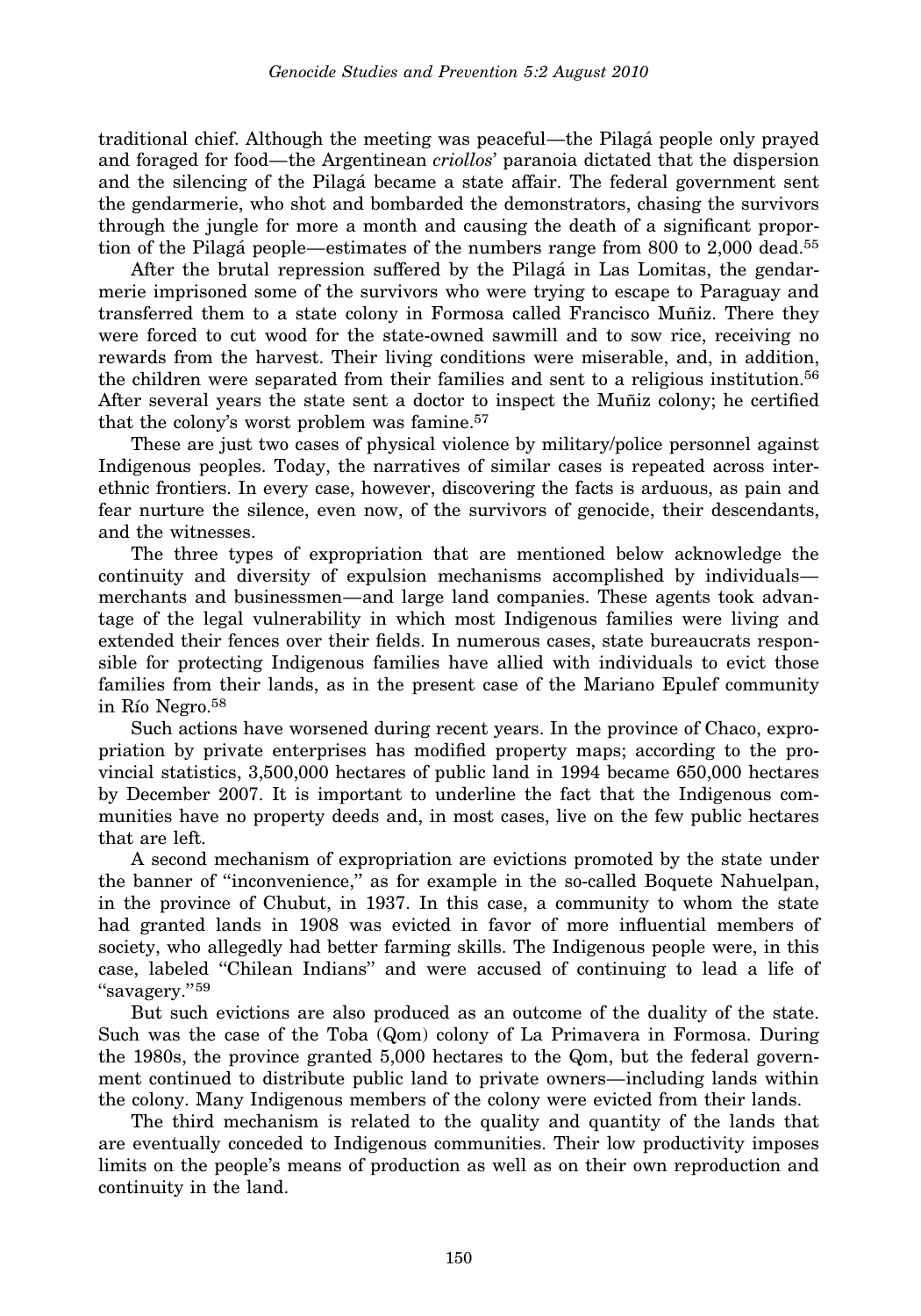The lands given to Indigenous peoples have geographical and political limits defined by the state that do not respect the productive and cultural needs of the communities—for instance, places for hunting, fishing, and gathering food, or sacred places. In general, they are low-priced lands that nonetheless can be expropriated according to the needs of the market. In fact, the new monoculture economy, based on small workforce needs and extensive soil exploitation, is once again moving the agricultural frontier. Simultaneously, there is a growing number of relocations and evictions of Indigenous communities that yet does not seem to scandalize Argentina's citizens.

## 3. The Concept of Genocide and the Questioning of the State–Society Relationship

Despite the fact that in the past the academic and juridical communities strongly rejected considering the use of the term ''genocide'' to refer to Argentine policies toward Indigenous peoples, we can now observe that its use, still full of prejudices, has become widespread. On the one hand, this is the outcome of a leading tendency in international agreements, forums, and documents to condemn the exploitation and subordination suffered by Indigenous peoples in the present. On the other hand, in the local/national arena, it is part of the critical revision of the relationship between state and society that began with the democratic era after the last dictatorship, and results particularly from the struggle of human-rights organizations and Indigenous activists to legitimate Native demands as part of the human-rights agenda. However, there is still a significant gap between acknowledgement and ''visibility,'' on the one hand, and, on the other, the profound historical revision that would bring up for debate the historical processes that produced the conditions of possibility for a ''marginal citizenship'' to exist.

Since the socio-economic situation of the Indigenous peoples has been brought to light, the duty to do something about it has been discussed by different agencies and political projects. The idea of society's ''moral duty'' to the Indigenous population constitutes a debatable ground in which the use of the term ''genocide'' has central importance. The term enables us to think about the idea of ''reparations'' and, in connection with this, about the questions "who?" "what?" and "what for?"

The arena in which these discussions take place is constituted, first, by the questioning of the historiographic narrative inscribed in the daily geography of Argentina's citizens (the naming of streets, cities, squares, and statues that celebrate battles, national heroes, and governors associated either with authoritarian regimes or with the oligarchic power constituted by 1880). The ''Official history'' is identified as the matrix of validation of the crimes against humanity perpetrated during the last dictatorship (1976–1983). The debate on this recent history has fuelled the discussion of the term ''genocide.'' In addition, discussion of the historical research behind that "official history" led to some other social practices' being named genocidal, among them the subjugation and forced incorporation of Native populations into the nation-state. The debate on monuments and street naming—especially as a consequence of the writer Osvaldo Bayer's public campaign—aims to shed light on the different disciplinary mechanisms imposed on the subaltern classes, many of which originated in the same regime that undertook the Conquest of the Desert. Thus, in this matrix, immigrants, Indigenous peoples, and working class are part of the same group of "victims" of the oligarchic capitalist order.<sup>60</sup>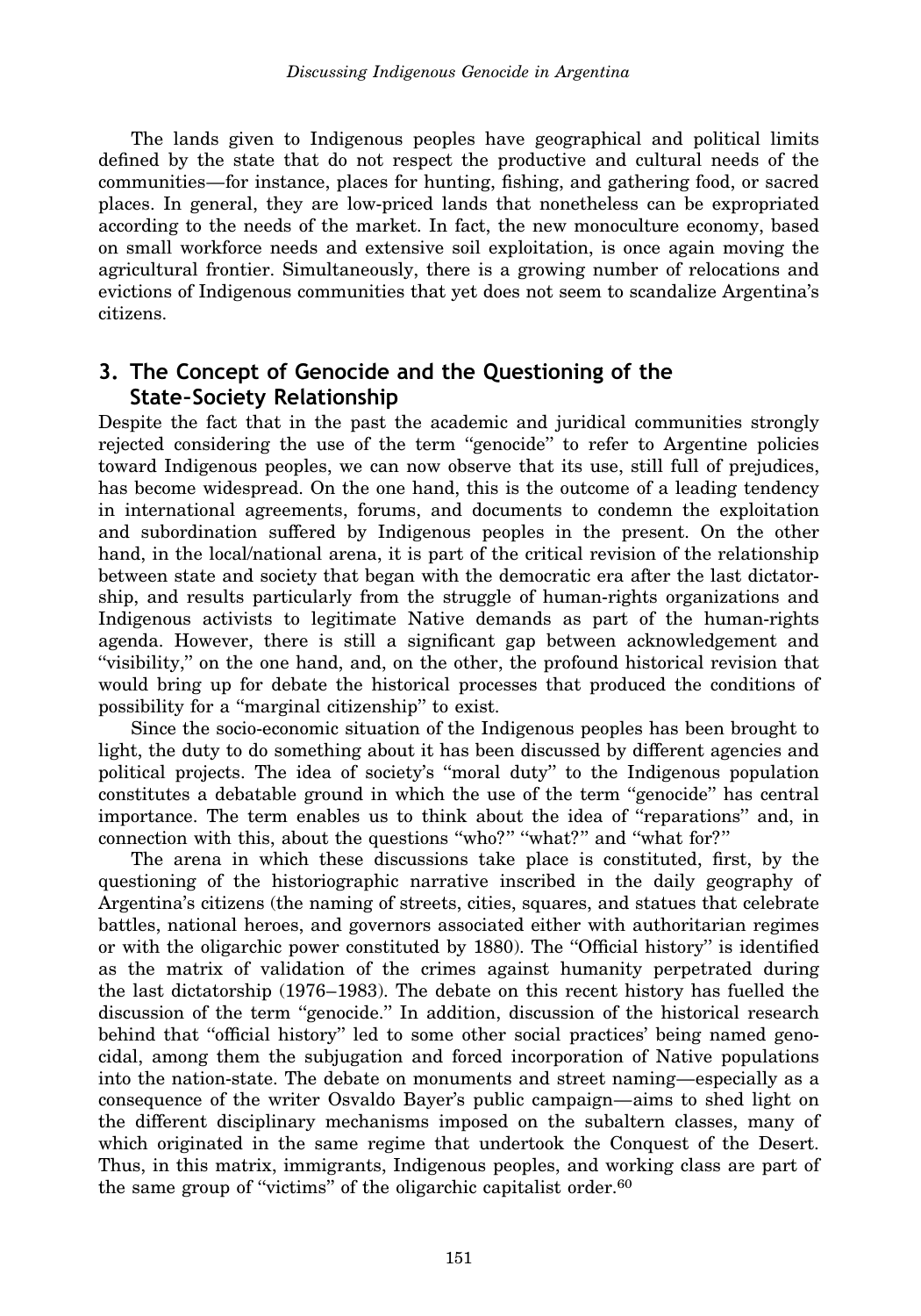Second, emerging from some teachers' unions and associations, there is an important reaction against the NAP—mentioned in Part 2—and its exclusion of Native peoples' history from the national history. In this way, these teachers are trying to make visible what it is still absent from the books they have to work with at school.

Third, there have been specific initiatives of solidarity with Indigenous peoples, such as the legal actions taken against the state by groups of lawyers on the cases of the massacres at Napalpı´ (1924) and La Bomba (1947). The Napalpı´ Massacre, in particular, has achieved the status of an ''epitomizing event'';61 that is, it has become part of a public discussion as the concretion of genocide itself. The risk is, then, that in this case, as well as in the debate surrounding the Roca statues, the debate could potentially close down to an understanding that Napalpı´ is ''the'' genocide and that Roca is ''the'' perpetrator of genocide. Such an outcome would put at risk the main learning that these massacres bring to the present: that they should be inscribed in a major context of nation-building where genocide has been reproduced in history regardless of the political parties in charge of the administration. As an example, the massacres of Napalpı´ and La Bomba were executed during ''popular'' and democratic regimes led by different political parties.<sup>62</sup>

Fourth, within academia there is discussion of the applicability of the concept of genocide. On the one hand, this is the outcome of in-depth research on the historical processes that led to the constitution of the national state, and especially of its disciplinary mechanisms, which disproved the argument that there had been no specific state policy with respect to the Indigenous population. On the other hand, there has been an increase in theoretical and methodological debates that enable us to reflect on the concept of genocide in different contexts and periods. Finally, there has been an important process of revision with respect to academic practice, institutional history, and the constitution of academic disciplines. In particular, the handling of "anthropological collections" has been questioned,<sup>63</sup> as has the unauthorized fieldwork carried out by archeologists and anthropologists in Indigenous communities and the omission of Indigenous history as a subject of study by historians.

Finally, and most importantly, certain inner sectors of Indigenous peoples have, in the last decade, found in the concept of genocide a representative manner of making demands on the state and society. The majority of Indigenous claims and politics have in common a questioning of the historical process of subjugation, because their demands are not delimited within a present conflict but are the accumulation of successive conflicts in their relations with the state.<sup>64</sup>

To date, a social and discursive movement has been working toward the installation of the concept of genocide and the need to revise the hegemonic historiography; at the same time, it has generated a backlash from a set of different actors, however coincident in their arguments. Denial—those who minimize or neglect the social practices described in Part 1—argue the extemporaneousness of the concept of genocide, or of concentration camps or of crimes against humanity, and label the supporters of this "other" history unscientific and proof-less or supportive of "dark" interests or agents (Marxist-Leninists, terrorists, foreigners, romantics, traitors, political agitators, and so on).

Thus, different sectors have reacted to the possibility of accepting the idea of genocide. Although ready to accept that there have been ''some mistakes'' in the past, they consider that throughout history there have been plenty of such excesses and that no particular social group should present itself as having more right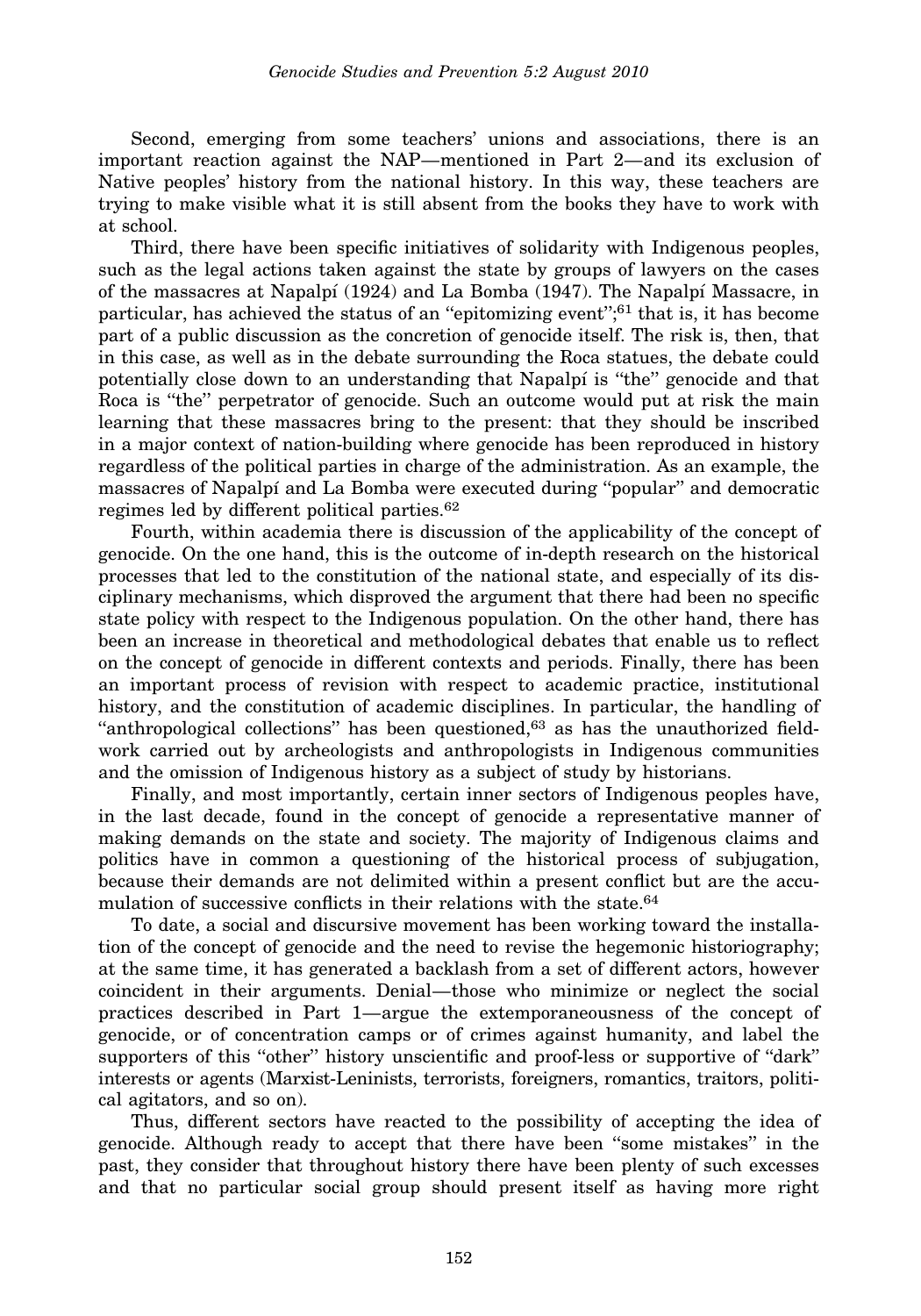to change what is now a ''collective patrimony.'' Thus, proposals to widen our knowledge of our national history are refused in order to sustain a local/national identity.

Finally, as part of this reaction, the concept of genocide has also been incorporated within projects of political integration. In this way, the state—federal or provincial through its different agencies and offices, has begun to incorporate the use of the term. The state becomes then self-referent as defender of the victims of genocide while emptying the identity of the perpetrator. Indigenous peoples, according to this position, may have been victims of genocide, but the current state bears no responsibility.

### From Genocide to Reparation

The concept of genocide has embedded not only the acknowledgment and the acceptance of a multicultural country but also the idea of ''reparation,'' in both material and symbolic terms. This brings on another discussion about how to understand this ''reparation,'' because what seems to be the answer to the problem for some actors means the continuity of the ''genocide'' for others.

To date, politicians' projects, whether national or provincial, have tried to contain the margins of this possible reparation (using various terms). On the one hand, some sustain the idea of a total extermination and consequently depoliticize the process and the demands. They incorporate the idea of genocide to argue that there are no Indigenous persons left, only mixed-bloods and descendants; therefore ''material reparation'' is impracticable and, in any case, ''unfair'' and ''arbitrary.''

On the other hand, and in consonance with international changes in discourse, the acknowledgment through the constitutional reform of 1994 of the Natives as ''Indigenous peoples'' (pre-existing the formation of the state) has been a first symbolic reparation, intended to show how modern and respectful the national society has become. Nonetheless, this ''restitution'' has collided with the demands of Indigenous activists, who visualize culturally diverse collective subjects with their own voices and agendas and assert that there has not yet been a real restitution that answers their own needs and interests.

This is the basis on which debates and differences are disputed among public agencies, NGOs, and Indigenous organizations. In particular, both public agencies and NGOs begin with the idea of a ''common solution'' for Indigenous peoples throughout the country, bearing in mind a ''common interest.'' The Indigenous organizations, on the other hand, argue that it is not possible to come to a solution within the same state logic of ''making the differences homogeneous,'' because the diverse historical processes by which the various peoples have been led to a homogeneous status of marginal and subaltern citizenship must be taken into consideration.

In other words, the problem consists of establishing who defines what and, especially, what for. Regardless of the terms we choose to describe the process (genocide, respect, reparation, etc.), what is really at stake is the *what for*. At least, many Indigenous organizations maintain that the *what for* still bears the same aim: to facilitate and optimize the mechanisms of domination and expropriation that, under the so-called community of interests, settle the ethnic and class asymmetry into a determined social order.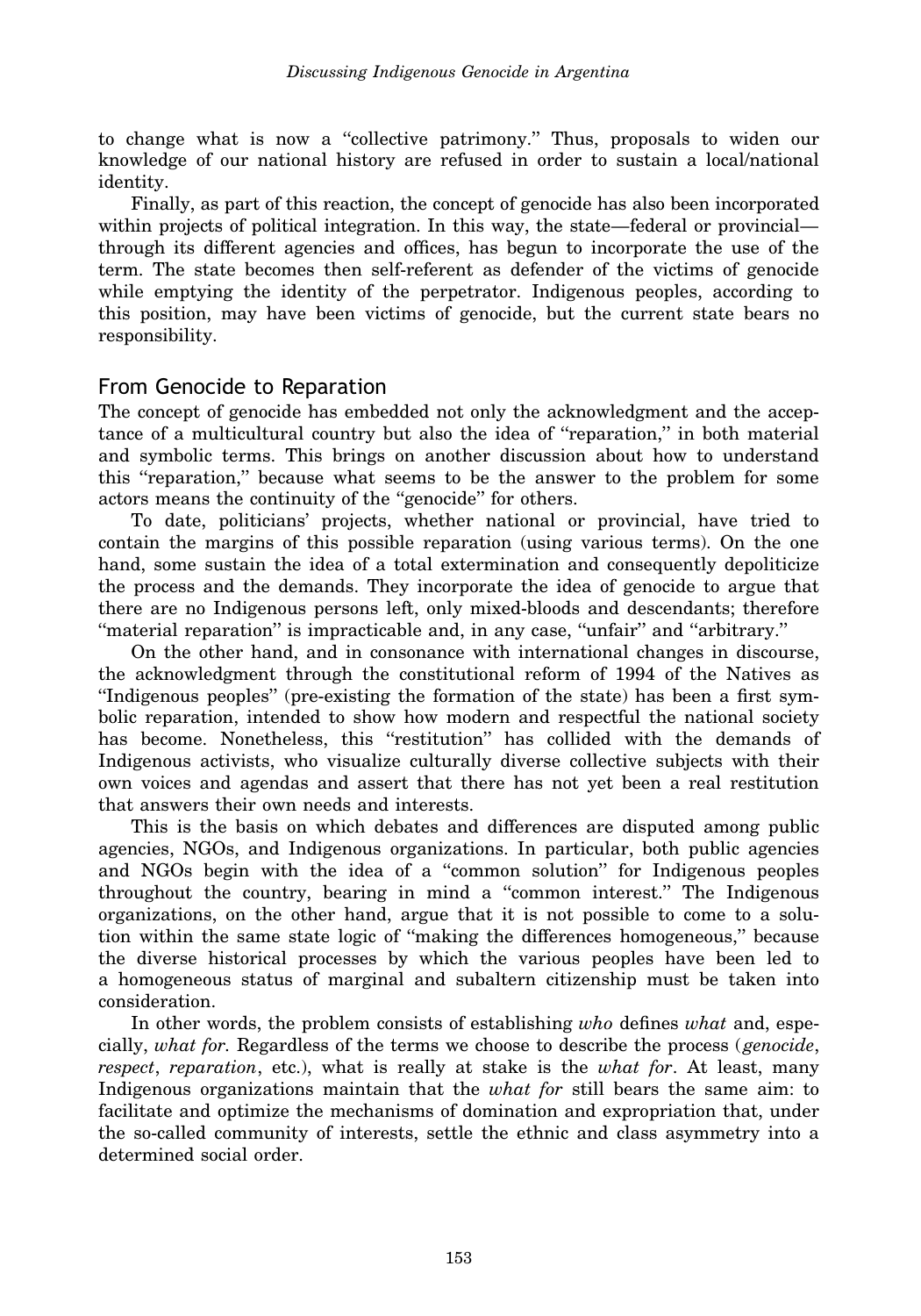#### Reparation as Restitution of Citizenship

The acknowledgment of multiculturalism and the openness toward diversity in the last two decades have built and established social places of detention where individuals set, through active practices, bonds and senses of belonging.65 At the same time, they have found limits in the official policies that try to determine their welfare. Today, the concept of genocide is the subject of discussion, although as yet it is strongly resisted as a concept of historical description. In this way, for example, when the National Institute Against Discrimination (INADI) reacted against various expressions of negationism, it passed on a law project to condemn expressions of denial or minimization of the Holocaust, the Armenian Genocide, and the genocide by Argentina's last dictatorship but did not even mention the Indigenous genocide.<sup>66</sup>

At the same time, during a school inauguration in Santa Victoria Este—a location in northwest Argentina with a vast Indigenous population—President Cristina Fernández said, "I ask forgiveness of the Indigenous peoples for the underhand discrimination hidden behind our state's inaction,"<sup>67</sup> and named the place the ''backyard of the country's backyard.'' The government ceremony was intended to bring closer to a regular citizenship people who have been apparently forgotten by the nation-state in its welfare gifts. However, active state practices that have damaged them for over a century were not mentioned.

Reparation, conceived as ''reparation from marginal citizenship,'' lies far from an acknowledgment of autonomy and of double citizenship. Its aim is, again, to ''give back the condition of equals,'' rendering inner differences invisible in order to make visible the citizen's equality—that is, fixing ''one'' damaged social body. This is the context in which, since 1983, Indigenous rights have become part of the accusations against state violence. However, each time the idea of a separate—or, at least, a more complex and juxtaposed—social body is proposed, similar reactions and mechanisms of denial arise, pushing to reinstate a homogeneous, hegemonic, and discrete model of citizenship.

#### 4. Final Words

The debate around the concept of genocide relating to Argentina's Indigenous policy has enabled a new arena for debate, where new questions arise. It allows us to think about whether new changes in the relationships of subalternity can be researched and to question what has changed or has continued in the structure of power, and in its material and symbolic conditions, around the construction of policies and practices promoted ''by'' and ''for'' Indigenous peoples.

Motivated by these questions, however, it is important to acknowledge what this process has caused. First, something has begun to change, in that the idea that the Indians'—now ''Indigenous peoples' ''—extinction has ceased to be a hegemonic assertion. At least there is a necessity to explain what has actually happened. It may be interpreted either as genocide or through different theoretical answers (e.g., the idea of assimilation and mixing), but now in a context in which the faces of real Indigenous persons have gained presence in the political and public arena. In other words, ''General Roca's defenders'' must now face the fact that there are Indigenous witnesses and professionals who will contradict their defense.

Second, when using the term "genocide," there is still the challenge of inscribing it in a wider process related to the construction of a certain social order. That is, there is a tendency to replace the term ''massacre'' or ''excess'' with the term ''genocide'' in reference to events of the past, detaching it from its consequences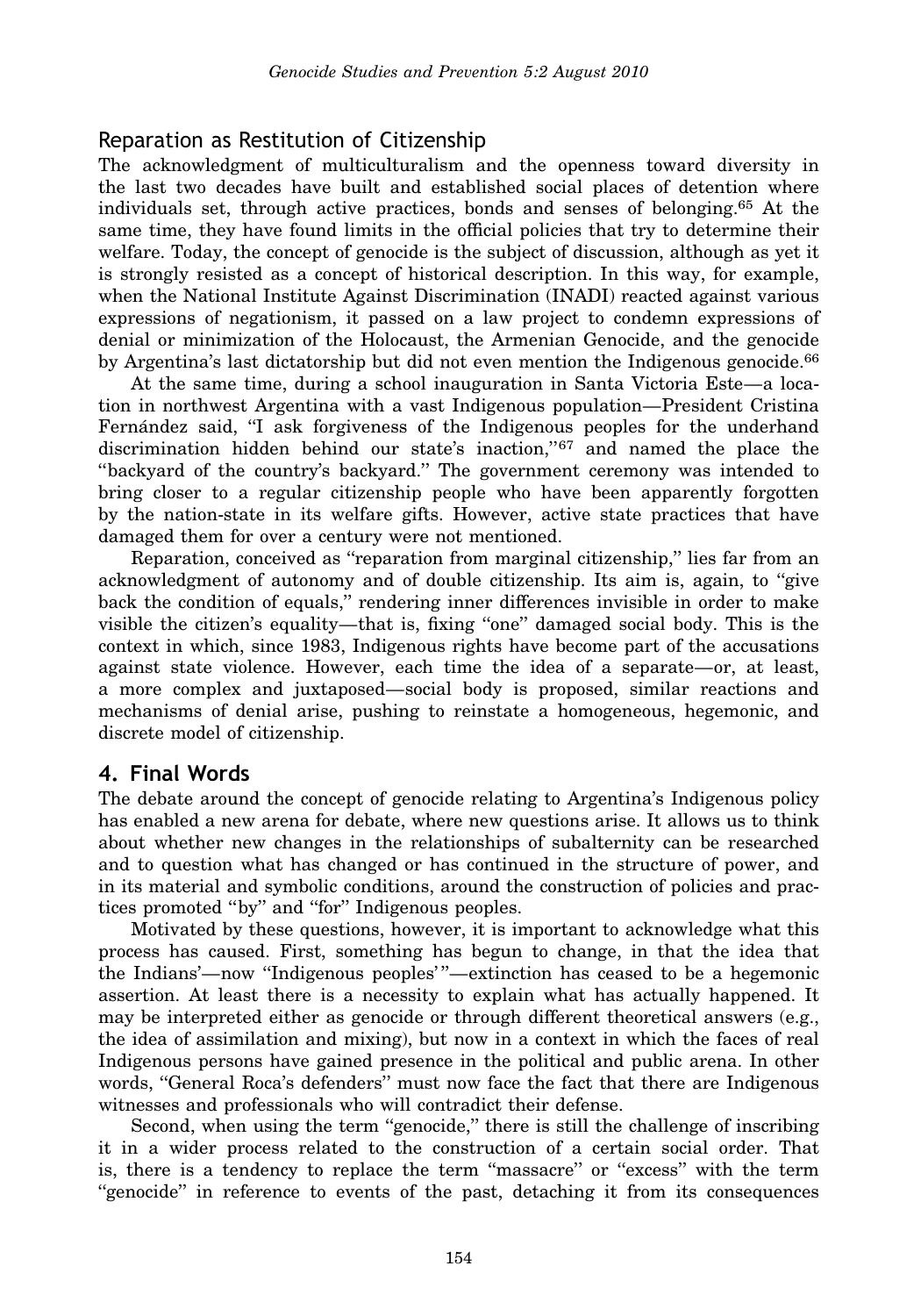in the present as an already-overcome historical period. But if we understand that the social practices carried out against the Indigenous population that we have described here—concentration camps, the separation of families, deportations, killings, massacres, forced labor, redistribution of children, material expropriations, and so on—constituted a genocide, we should also shed light on the fact that these events were not denounced before and ask why they are still so extremely difficult for Argentinean society to accept.

The imposed social order has evidently been ''successful,'' and therefore the ''consequences'' of the genocide have become constitutive of the society in which we live. Thus, we need to ask ourselves what has changed, and what has not, in the historiography and in its questioning of the foundations of the state.

Finally, and as long as we are both scholars and also part of civil society, we would like to open the question around the changes that could have been produced in the struggle to control hegemony of representations and self-representations. Have the criteria for authority changed? Is there any openness toward ''new public voices''? Who can cast the first word?

#### Notes

- 1. The former of these campaigns is known officially and popularly as ''the Conquest of the Desert," and it epitomizes this process from the point of view of the average citizen. Thus, many of our examples will be taken from this campaign, although it was neither the first nor the last such military operation.
- 2. The project is titled ''Memories and Files of the Genocide: Subjugation and Incorporation of Indigenous Peoples to the Nation-State'' and is supported by the University of Buenos Aires. This project is part of the Red de Investigadores sobre Genocidio en la Política Indı´gena Argentina.
- 3. Walter Delrio, Diana Lenton, Marcelo Musante, Mariano Nagy, Alexis Papazian, and Gerardo Raschcovsky, "Reflexiones sobre la dinámica genocida en la relación del Estado argentino con los pueblos originarios'' (Paper presented at Segundo Encuentro Internacional Análisis de las Prácticas Sociales Genocidas, Buenos Aires, November 2007).
- 4. Convention on the Prevention and Punishment of the Crime of Genocide, 9 December 1948, 78 U.N.T.S. 277,<http://www2.ohchr.org/english/law/genocide.htm> (accessed 15 June 2010), art. 2.
- 5. Julio A. Roca, presidential speech before the Legislative Assembly, 6 May 1884 (National Congress, daily report on sessions). Unless otherwise noted, all translations into English are our own.
- 6. Giorgio Agamben, *Estado de Excepción. Homo sacer II*, trans. Antonio Gimeno Cuspinera (Valencia: Pre-Textos Editorial, 2003).
- 7. Diana Lenton, "De centauros a protegidos. La construcción del sujeto de la política indigenista Argentina desde los debates parlamentarios (1880–1970)'' (PhD diss., Universidad de Buenos Aires, 2005).
- 8. In Spanish, "crimen de lesa humanidad." La Nación 16-17 November 1878; see Lenton, ''De centauros a protegidos.''
- 9. Interview by Ana Ramos and Walter Delrio, February 2006, translated by the authors.
- 10. A description of these events is narrated in Luis Jorge Fontana, Viaje de Exploración en la Patagonia Austral (Buenos Aires: Talleres de la Tribuna Nacional, 1886).
- 11. Mixed-blood, Creole, or European descendants born in America.
- 12. At least 300 persons from the Sacamata and Pichaleo tribes were concentrated in this place. José Garofoli, Datos Biográficos and Excursiones del P. Milanesio, Archivo Salesiano Inspectoría de Buenos Aires (Salesian central archive of Buenos Aires) [ASIBA], Indígenas 201.2, 74.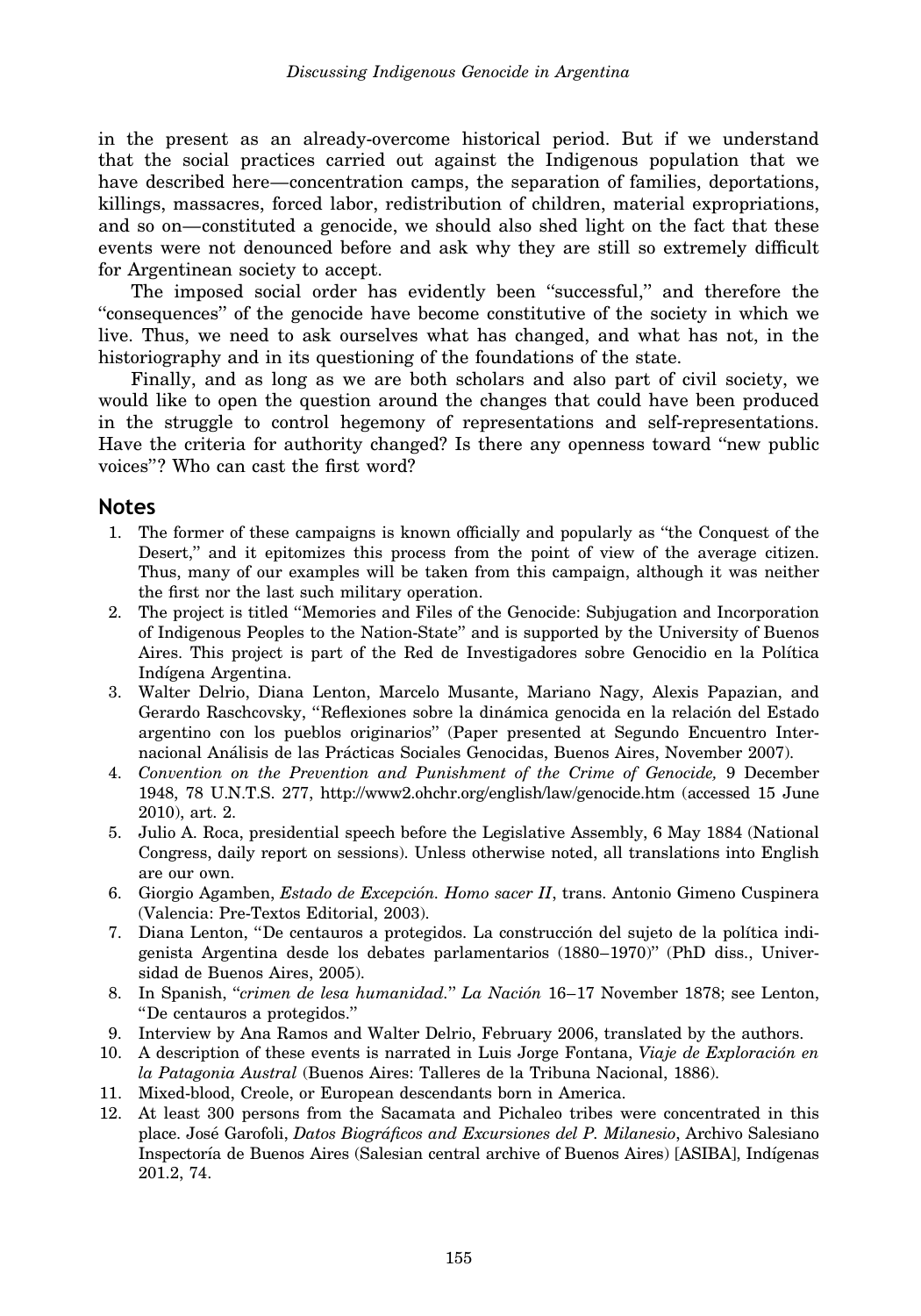- 13. By 1886 more than 1,000 persons were concentrated when the Salesians Cagliero, Remotti, and Panaro visited the Nancuche and Sayhueque tribes' prisoners in this location. Garofoli, Datos Biográficos, 169; ASIBA, Indígenas C.201.4, doc. 60.
- 14. Valcheta is one of the most significant cases, both because of the number of people concentrated and because of the numerous references related to it through the mapuchetehuelche narratives in Patagonia. Valcheta is named as a place of concentration, torture, and death. John Daniel Evans, a Welsh settler, mentioned it as a concentration center. Clery A. Evans, John Daniel Evans, El Molinero: Una historia entre galeses y la Colonia 16 de Octubre (Trevelin: Impresiones Lahuan, 1994), 92–93.
- 15. Pilar Pérez, "Represión y resistencia: una aproximación a los campos de concentración en el territorio patagónico a fines del siglo XIX" (Paper presented at II Encuentro Internacional Análisis de las Prácticas Sociales Genocidas, Universidad Tres de Febrero, Buenos Aires, 2007).
- 16. Pedro Giacomini, Misiones de la Patagonia, ASIBA, 99.
- 17. National Congress, *Daily Report on Sessions*, 19 August 1884 [in Spanish].
- 18. El Nacional, 21 January 1879.
- 19. These conclusions are drawn from an analysis of various sources found in the Archivo General de la Armada (army general archives) [AGA], the Archivo de la Arquidiócesis de Buenos Aires (the archives of the Archdiocese of Buenos Aires) [ABAA], and the Archivo General de la Nación (national general archives) [NGA]; see Mariano Nagy and Alexis Papazian, "De la Isla como Campo. Prácticas de disciplinamiento indígena en la Isla Martín García hacia fines s. XIX" (Paper presented at XII Jornadas Interescuelas-Departamentos de Historia, Universidad del Comahue, Bariloche. 2009).
- 20. AGA, boxes 15272–15287.
- 21. ABAA, Books 1-3 of Baptism Acts and Book 1 of Death Acts, Martín García's Chapel, January–May 1879; AGA, boxes 15277, 15278, and 15280.
- 22. AGA, box 15278, Savino O'Donnell, Surgeon of the Island, 12 October 1878. The doctor's warnings were given one month before a deadly outbreak of smallpox.
- 23. Who also assumed responsibility for Indigenous people after the presidential decree of 3 May 1899. Lenton, ''De centauros a protegidos.''
- 24. Enrique Hugo Mases, Estado y cuestión indígena. El destino final de los indios sometidos en el fin del territorio (1878–1910) (Buenos Aires: Prometeo libros/Entrepasados, 2002); Eduardo Rosenzvaig, Historia Social de Tucumán y del azúcar, vol. 2: El Ingenio (San Miguel de Tucumán: Universidad Nacional de Tucumán, 1986); Diana Lenton and Jorge Sosa, "La expatriación de los pampas y su incorporación forzada en la sociedad tucumana de finales del siglo XIX'' (Paper presented at Jornadas de Estudios Indı´genas y Coloniales, Universidad de Jujuy, San Salvador de Jujuy, Argentina, November 2009).
- 25. The press reported sporadic escapes from the sugar plantations. For example, the newspaper El Argentino reported that "almost every Indian has run away" from El Colmenar; some days later, the same newspaper stated that ''we should be aware of the Indians if they are kept in hunger.'' El Argentino, 28 January 1879; Lenton and Sosa, ''La expatriación de los pampas."
- 26. Archivo Histórico de la Provincia de Tucumán (AHT), Letter from Francisco del Corro and Evaristo Barrenechea to the Minister of Government, 10 February 1879.
- 27. Lenton and Sosa, "La expatriación de los pampas."
- 28. Walter Delrio, Memorias de expropiación. Sometimiento e incorporación indígena en la Patagonia (1872–1943) (Bernal: Editorial de la Universidad Nacional de Quilmes, 2005); Lenton, ''De centauros a protegidos.''
- 29. Lenton and Sosa, "La expatriación de los pampas." The policy of dismembering families and using forced labor continued into the twentieth century, legitimated by motives of "national interest" as well as by the defense of "civilized society." Among the first examples is the overexploitation of the Kolla farmers in northwestern Argentina. Up to the middle of the twentieth century, the Kolla had their land expropriated and were compelled to undergo a process of proletarianization in the sugar refineries where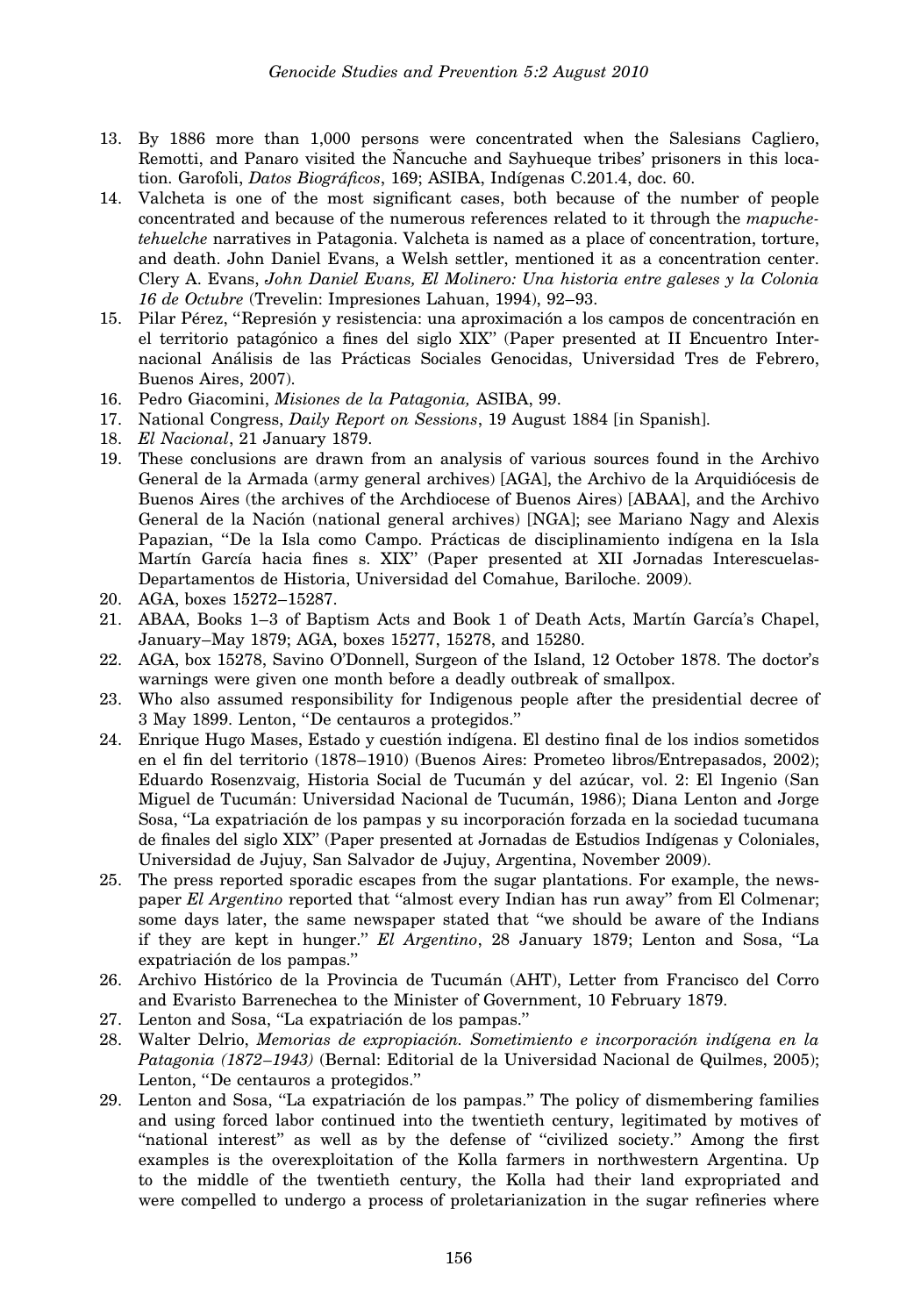Patagonian families had previously been. This practice was justified as ''the only way to support a national industry in difficult regions.''

- 30. Charles Darwin, Un naturalista en el Plata (1845), trans. Constantino Piquer (Buenos Aires: CEAL, 1978), 64.
- 31. National Congress, Daily Report on Sessions, 1 April 1900.
- 32. Lenton, ''De centauros a protegidos.''
- 33. Alfredo Ebelot, La pampa. Costumbres argentinas (1890; reprint, Buenos Aires: Ed. Nueva Dimensión Argentina, 2001).
- 34. Manuel Prado, La guerra al malón (1907; reprint, Buenos Aires: EUDEBA, 1960), 95.
- 35. AGA, box 15279, 6 March 1879.
- 36. Interview by Ana Ramos and Walter Delrio, February 2006.
- 37. AGA, box 15279, 14 February 1879.
- 38. AGA, box 15279, 27 March 1879.
- 39. Chronicle of the mission of Fathers Herrera and Quaranta, General Acha, June 1891, quoted in Claudia Salomón Tarquini, Indigenas y paisanos en la pampa. Subalternización, ciclos migratorios, integración urbana (1870–1976) (PhD diss., Universidad Nacional del Centro de la Provincia de Buenos Aires, 2008).
- 40. La Nación, 17 November 1878.
- 41. Patricia Arenas and Jorge Pinedo, "Damiana vuelve a los suyos," Página 12, 20 November 2005,<http://www.pagina12.com.ar/diario/suplementos/radar/9-2639-2005-11-24.html> (accessed 3 February 2010).
- 42. Miguel Añon Suarez, Patricio Harrison, and Fernando Pepe, Identificación y restitución: Colecciones de restos humanos en el Museo de La Plata (La Plata: Editorial GUIAS, 2008).
- 43. Lenton and Sosa, "La expatriación de los pampas."
- 44. See Walter Delrio and Diana Lenton, "¿Qué, para quiénes y según quiénes? Reparaciones, restituciones y negaciones del genocidio en la política indígena del estado argentino'' (Paper presented at Latin American Studies Association (LASA) 2009 Congress, Rio de Janeiro, 11–14 June 2009).
- 45. Daniel Feierstein, Seis estudios sobre genocidio. Análisis de las relaciones sociales: otredad, exclusio´n, exterminio (Buenos Aires: EUDEBA, 2000). The term ''symbolic realization'' refers to the rebuilding of a genocidal experience as if it were not such an experience. Thus, not only does it ''close the possibility of returning to the existing social relations before the genocide" (ibid., 24), it also inhibits and renders suspect any Indigenous agency, and considers the performances of that agency illegitimate and even fictitious, under the hegemonic discourse that sustains the lack of Native peoples in Argentina.
- 46. National Law No. 1420 on Common Education, 1884, [http://www.bnm.me.gov.ar/giga1/](http://www.bnm.me.gov.ar/giga1/normas/5421.pdf) [normas/5421.pdf](http://www.bnm.me.gov.ar/giga1/normas/5421.pdf) (accessed 23 June 2010). This legislation was the result of a pedagogical congress held in 1882.
- 47. Núcleos de Aprendizajes Prioritarios (NAP) EGB / Nivel Medio (Buenos Aires: Ministerio de Educación, 2006).
- 48. History UBA 2004 (entrance course for secondary schools), 11.
- 49. Axel Lazzari and Diana Lenton, ''Araucanization, Nation: A Century Inscribing Indians in the Pampas,'' in Contemporary Perspectives on the Native Peoples of Pampa: Bergin Garvey Series in Anthropology, ed. Claudia Briones and J.L. Lanata, 33–46 (Westport, CT: Greenwood, 2002).
- 50. Delrio, Memorias de expropiación.
- 51. Lawrence Grossberg, "Power and Daily Life," in We gotta get out of this place. Popular conservatism and postmodern culture, by Lawrence Grossberg, 89–111 (New York: Routledge, 1992); Lawrence Grossberg, "Entre consenso y hegemonía: Notas sobre la forma hegemónica de la política moderna," Tabula Rasa 2 (2004): 49-57.
- 52. See Nicolás Iñigo Carrera, La violencia como potencia económica: Chaco 1870–1940 (Buenos Aires: Centro Editor de America Latina, 1988); Edgardo Cordeu and Alejandra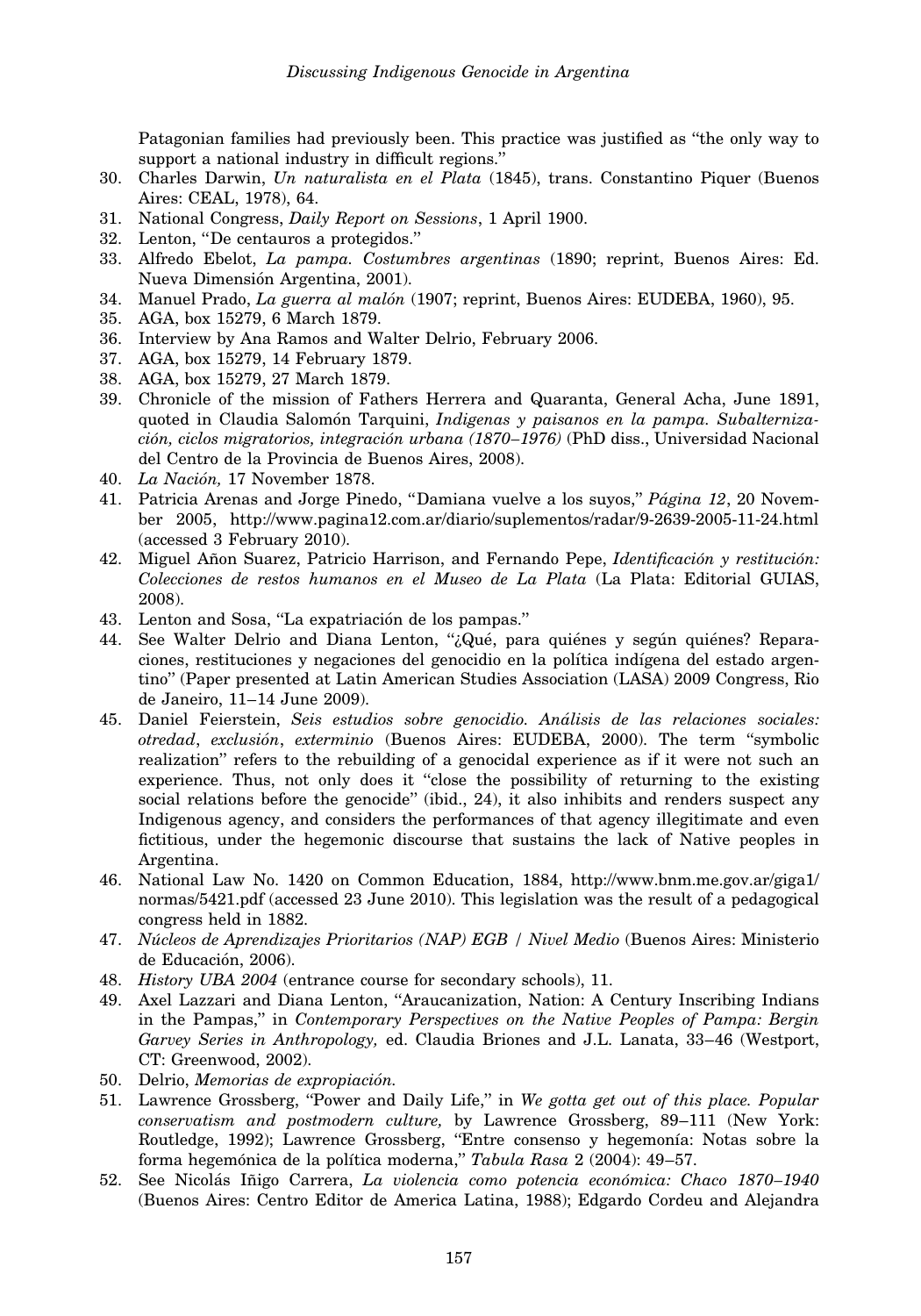Siffredi, De la algarroba al algodón: movimientos milenaristas del Chaco Argentino (Buenos Aires: Juárez Editor, 1971); Hugo Trinchero, Los Dominios del Demonio. Civilización y Barbarie en las Fronteras de la Nación. El Chaco Central (Buenos Aires: EUDEBA, 2000).

- 53. Juan Chico and Mario Fernández, Napa'lpí, la voz de la sangre (Resistencia: Subsecretaría de Cultura de la Provincia del Chaco, 2008).
- 54. La Voz del Chaco, 19 May 1924: "Press release by the Chief of Police: in the Napalpi reservation, about 500 Indians have gathered; they have not yet committed any crime but slaughtering neighbors' animals. They are in a hostile mood; they do not want to listen to the messengers sent to deal with them. They threaten those Indians that work and have not joined them. We have heard that there are about eighty Indians armed with Winchester arms and some others with similar weapons. The rest carry knives and lances. Their attitude makes us assume that they have wider goals, which we try to avoid. Therefore we have asked the government for backup, because we believe that they will back off if they face a stronger force. These Indians have been fueled by one called Machado who names himself as a God.''
- 55. The Pilaga´ escape across the jungle assumed tragic proportions when families had to abandon the wounded, sick, or weak who could not keep on running, thus increasing the death toll. One witness reported that for many days they had to walk bent over because the bushes in that area are so low, and that it was difficult to silence children who cried, until they reached the timberline area and could once again run upright. The cruel persecution led families to be involuntarily dismembered, and, as many today regret, they could not even bury their dead. Valeria Mapelman (dir.), Octubre Pilagá [documentary film] (Buenos Aires: DVCam, 2010).
- 56. Survivor testimonies indicate that these children ''never appeared'' and that ''nobody knows what became of them.'' Mapelman, ibid.
- 57. Ibid.
- 58. Lorena Cañuqueo, Laura Kropff, and Pilar Pérez, "¿Un "ulmenche" en el territorio patagónico del siglo XX? el caso de Mariano Epulef" (Paper presented at 3ras Jornadas de Historia de la Patagonia, Universidad del Comahue, Bariloche, November 2008).
- 59. Walter Delrio, "Mecanismos de tribalización en la Patagonia. Desde la gran crisis al primer gobierno peronista,'' Memoria Americana. Cuadernos de Etnohistoria 13 (2006): 209-42; Claudia Briones and Diana Lenton, "Debates parlamentarios y nación: la construcción discursiva de la inclusión/exclusión de los indígenas," Actas de las III Jornadas de Lingüística Aborigen (1997): 303–18.
- 60. Following this idea, there is a proposal to remove General Roca's monument on the main avenue of Buenos Aires and to replace it with a monument in memory of a Native woman and an immigrant one, both considered victims of Roca's repressive administration.
- 61. G. Landsman and S. Ciborski, ''Representation and Politics: Contesting Histories of the Iroquois,'' Cultural Anthropology 7 (1992): 425–47, quoted in Claudia Briones, La alteridad en el cuarto mundo. Una construcción antropológica de la diferencia (Buenos Aires: Ediciones del Sol, 1998), 108.
- 62. Indeed, the federal government has argued against considering these two events as genocidal because they occurred during when elected governments were in power, and such governments are supposed to look after the welfare of their citizens. For further information see Red de Investigadores en Genocidio y Política Indígena, Napalpí y Rincón Bomba: debates sobre el genocidio de los Pueblos Originarios y los límites de la Justicia (Buenos Aires: GEG, DVD Multimedia, 2008).
- 63. See Añon Suarez et al., *Identificación y restitución*, on the collections of the Museum of La Plata. On the influence of national paradigms over alleged academic objectivity see Delrio, Memorias de expropiación; Lazzari and Lenton, Araucanization, Nation.
- 64. Diana Lenton, "El 'aporte antropológico' en un caso de evaluación de 'daño cultural," (Paper presented at the VI Congreso Red Latinoamericana de Antropología Jurídica, Bogotá, November 2008); Marcelo Musante, "La construcción del territorio chaqueño